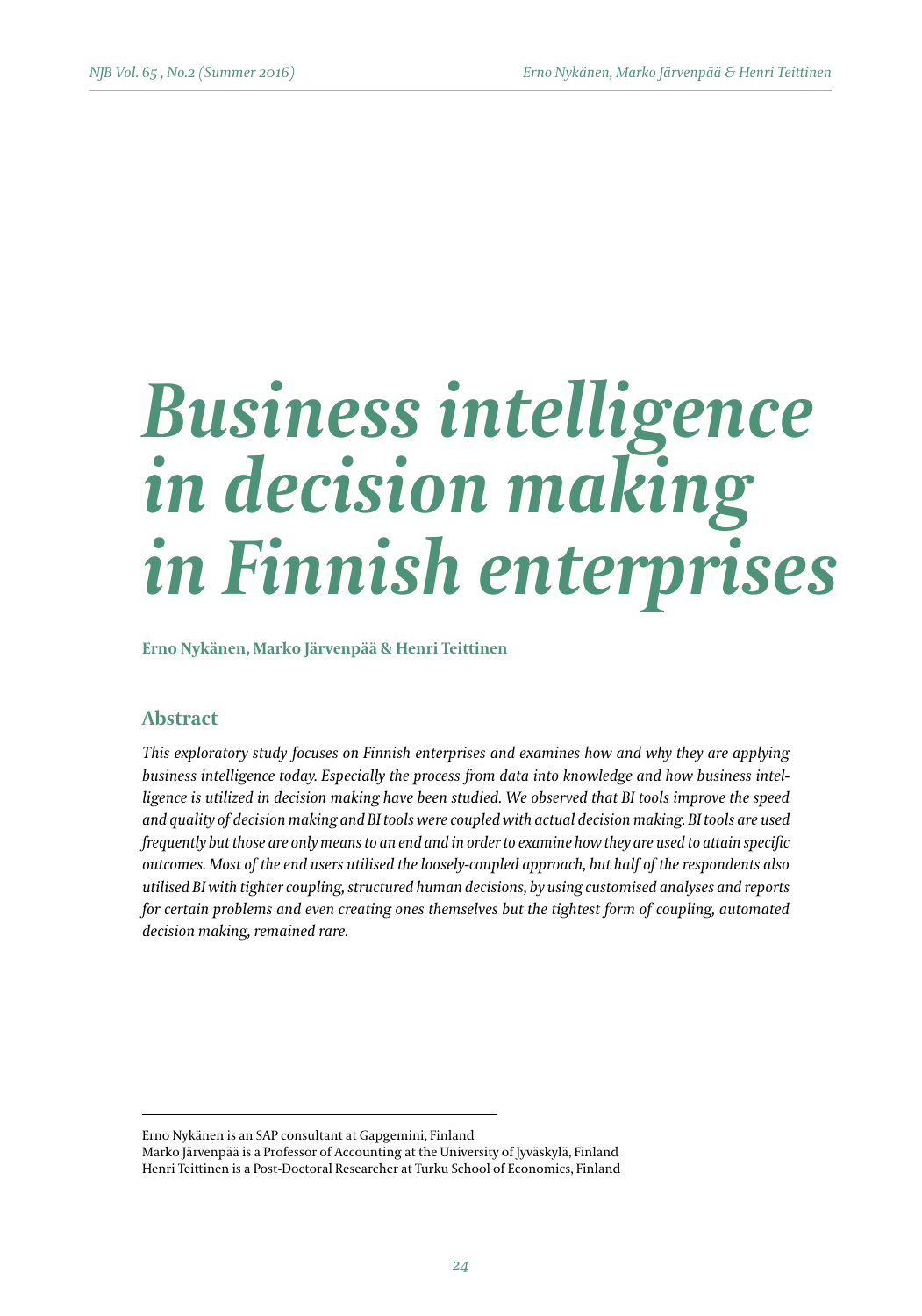## **1. Introduction**

In the recent years, there has been an increasing interest towards business intelligence (BI) systems, not only among practitioners but also in the academia. Enterprise resource planning (ERP) systems, enterprise wide data warehouses and more sophisticated hardware and software allow for more versatile and powerful BI systems than ever before (Herschel 2010; Davenport 2006; Negash 2004). The evolutions in information technology (IT) systems transform how data and information is collected and analysed in organisations, including their management and controlling functions (Bhimani & Willcocks, 2014). Consequently more research effort has been directed towards this prospering field of study, both from IT, management control and business disciplines.

Previous studies on Business Intelligence in Finland have focused particularly to the top 50 Finnish companies (see e.g. Hannula & Pirttimäki 2003, Hannula & Pirttimäki 2005, Pirttimäki 2006, Tyrväinen 2013). These studies have argued and predicted that the activity of Business Intelligence will be growing (Pirttimäki 2006), and while the biggest enterprises have already implemented their BI systems, SME companies will probably follow. This growing trend has already been partly realised according to these earlier longitudinal studies on Finnish enterprises. Our study will contribute to that by adding understanding on business intelligence in the next wave of the diffusion of business intelligence in Finnish enterprises. Particularly our study contributes to the studies on the state of business intelligence in decision making (see e.g. Hershel 2011 and Wright & Calof 2006).

Granlund (2011) argues that there is still a surprisingly limited understanding of the everyday life of financial professionals and how they use IT systems (including BI systems) in their work. For example, research seems to be neglecting the fact that more than half of their working time may be used to tasks relating to the implementation and selection of the software and training other employees to use it (ibid.).

Davenport (2010) found that, while in most organisations managers recognised the importance of decision making, they had not any explicit plans in place to develop it. Also, organisations rarely focus on whether or not the information generated by BI systems is actually being used in decision making. While the mainstream of BI research focuses on viewing BI as a rational tool, Shollo (2013) shows how it is not only such but can be utilised in a variety of ways in order to support the decision maker's own goals.

Pirttimäki (2006) has conducted a survey study among top 50 Finnish enterprises. She has focused to the questions how BI is in relation to managerial activities, how BI can be measured and what is the state of Business Intelligence in large Finnish companies. The survey study presents that 95% of top Finnish enterprises are using BI systems. Respondents were satisfied particularly to the quality of the data of BI systems. Respondents also perceived that BI was particularly useful in dissemination of information and level of awareness as well that measuring the BI is important to show the role and the process of BI.

In this study we seek to enhance the understanding of how business intelligence systems are being implemented and used in today's contemporary organisations. The research aims to explore how extensively and why are business intelligence systems implemented and used in decision making in Finnish organisations. Research questions including "how" and "why" are often better addressed with a more qualitative research approach (Yin 2014, 9). However, we would like to highlight that this particular study is descriptive and explorative in nature as it intends to discover the broader trends observable in the implementation and use of BI systems. While a survey cannot answer these "how" and "why" questions too definitely, it should be able to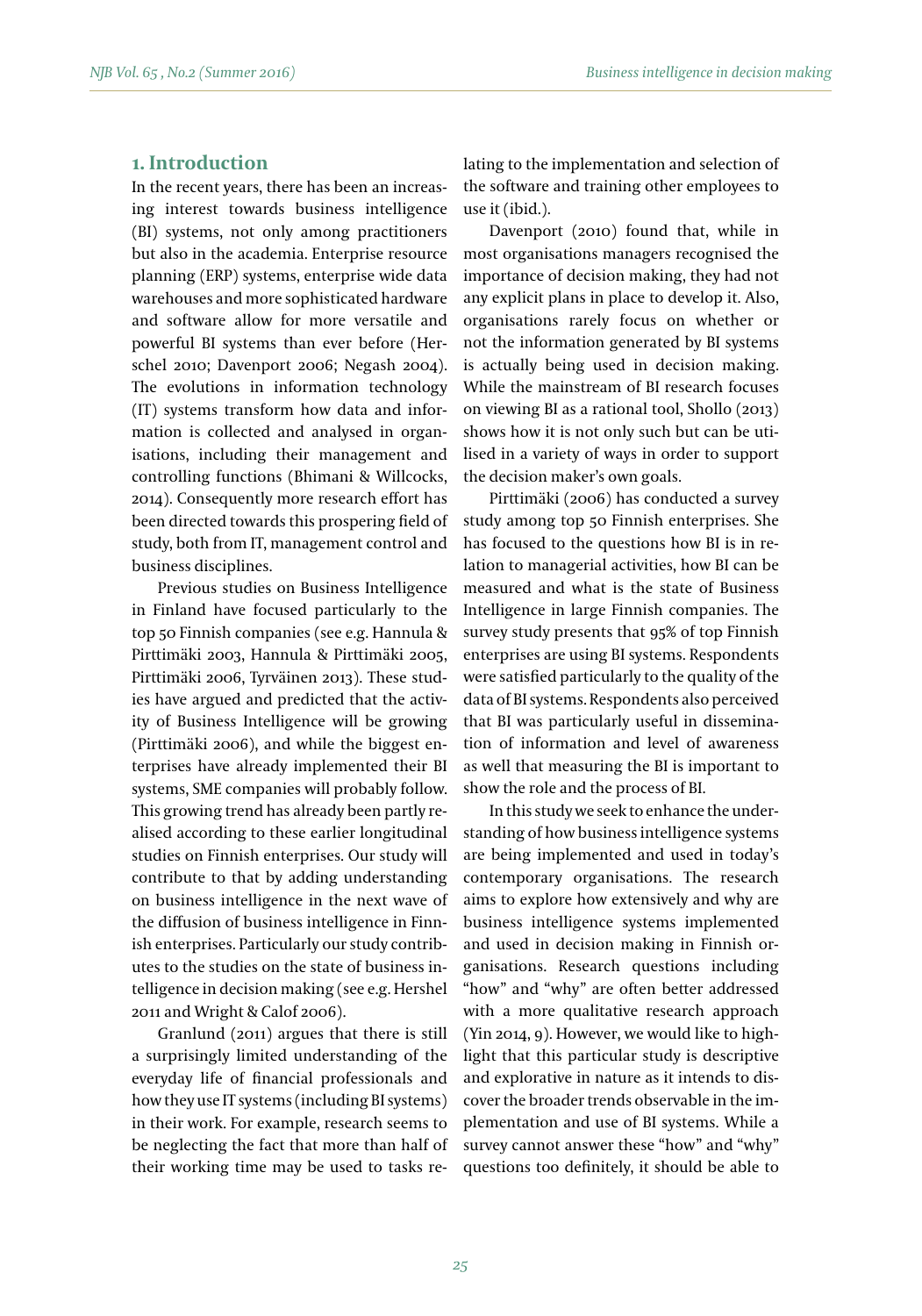provide at least some preliminary results to these questions. Additionally, the results can be used as a guideline where to direct a more qualitative and in-depth analysis, e.g. a case study, considering the same questions. These notions strongly emphasize the explorative nature of the study.

The results of our study indicate that rational reasons dominate the reasons for using BI, and organizations are perceiving benefits from utilizing their BI processes. Individuals making more frequent use of BI perceived also stronger benefits for them and better usability of the BI system seemed to have an effect on the perceived benefits and while the technological factors are of importance, organisational factors such as top management support and organisational culture have potentially even larger effect on the benefits that the organisation perceives. Our study also results that a wide variety of different data types and sources are used and while some are still relying on spreadsheet-applications, other – more specialized and advanced – analysis and visualization BI tools are widely adopted and used in Finland. This study has been structured as follows. In this section we have indicated the motivation for our research question. The following section discusses the preliminary research in Business Intelligence in organizational context. Section three describes our research methods following research findings in chapter four. Finally, we discuss on our findings in conclusion chapter five.

# **2. Business intelligence**

## 2.1. The definition of Business Intelligence

Elbashir et. al (2008) defines business intelligence (BI) as systems to "provide the ability to analyse business information in order to support and improve management decision making across a broad range of business activities". (see also Chaudhuri et al. (2011; Popovič et al. 2012). Pirttimäki defines BI as a

management philosophy (p.2 ) following the definition presented by Gilad & Gilad (1986) who summarize the key tasks of BI: 1) to collect raw data, 2) to evaluate the validity and reliability of data and information, 3) to analyze data and information, 4) to store information, and 5) to share the information processed with decision makers.

Côrte-Real et al. (2014) defines BI as a "techniques, technologies, systems, practices, methodologies, and applications that analyze critical business data to help an enterprise better understand its business and market and make timely business decisions". Pirttimäki (2006) see BI tools as a technology that enables and are used to help managing the business information and to make business decisions, both at operative and strategic level decisions (see also Gilad & Gilad, 1996).

According to literature, there seems to be two main approaches to define business intelligence. One view emphasizes technologic approach. However, it's noteworthy that while this definition doesn't explicitly state enhancing organisational performance to be the goal of BI systems, it is in fact implicitly assumed that by making data available BI systems assist in making better decisions and increase organisational performance. The other approaches view BI as a process where technology plays smaller, supportive role and more weight is put on the process of transforming data in to information and knowledge in an organisation. Olszak & Ziemba (2012) state that: "From the business (organizational) perspective, BI systems mean specific philosophy and methodology that refer to working with information and knowledge, open communication and knowledge sharing along with the holistic and analytic approach to business processes in organizations" (Olszak & Ziemba 2012, 132). We can summarize that the major purpose of business intelligence is to enhance organisational performance through better decision making.

The explicit statement of improving or-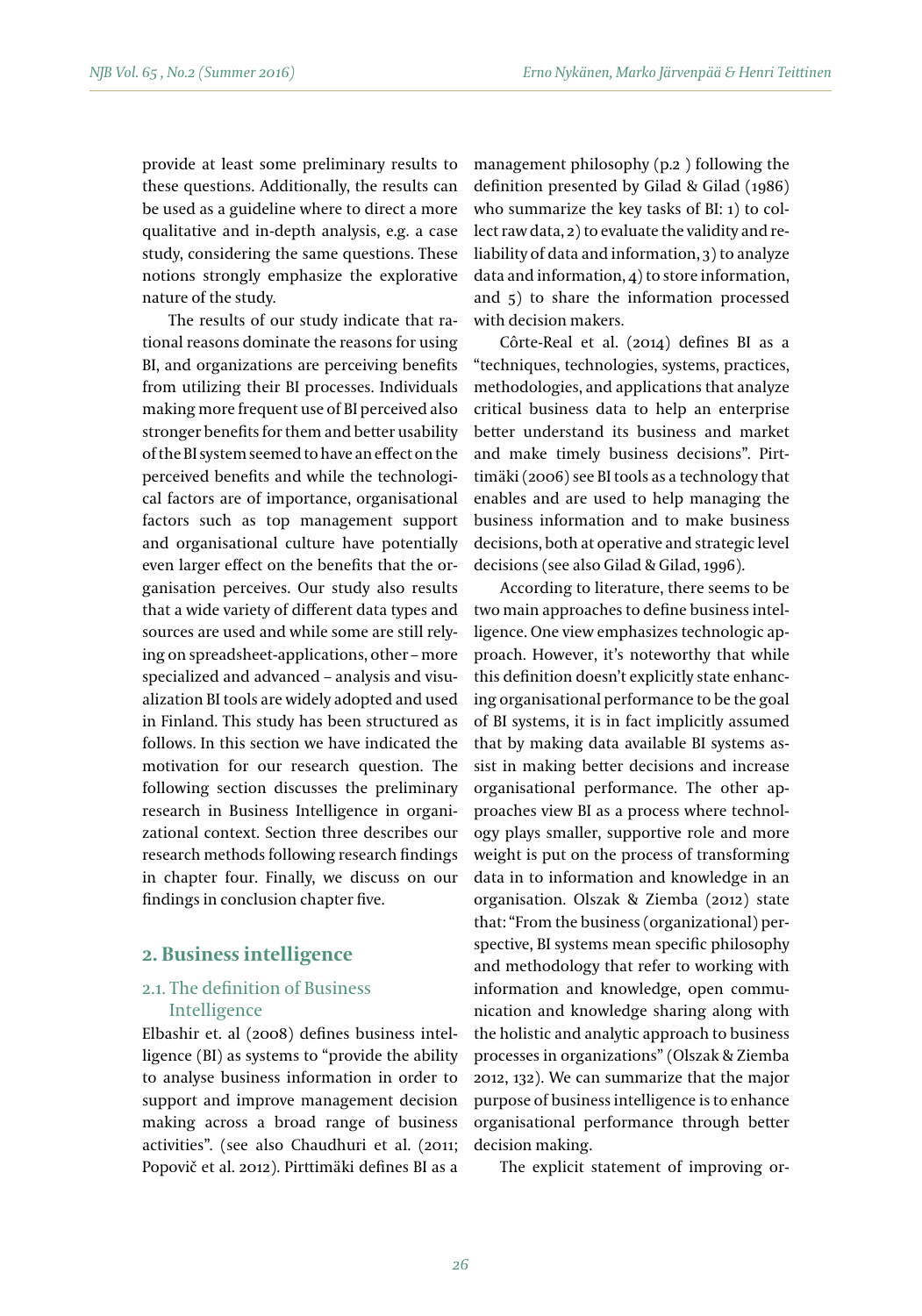ganisational performance as an objective of the BI system is omitted but the underlying assumption is clear: by utilising information and knowledge and taking analytical approach to business problems will lead to better organisational performance as Wixom & Watson (2010) define Business Intelligence: "a broad category of the technologies, applications, and processes for gathering, storing, accessing and analysing data to help its users make better decisions".

In order to understand business intelligence better in decision making, a more in-depth and detailed depiction is required to better grasp the nature of BI (see for example Herschel 2010; Granlund 2011; Pirttimäki 2006; and Shollo 2013).

Our study will follow the study of Pirttimäki (2006) exploring the role of BI in managerial tasks, and also identifying the performance of Business Intelligence, and utilization of BI in Finnish enterprises. However, our study will focus also on smaller sized companies and more over to the usage and maturity level in organizations by building on the recent studies like Elbashir (2008); Yeoh & Koronios (2010); Isik et al. (2011); LaValle et al. (2011) and Shollo (2013) and Pirttimäki (2006).

# 2.2. Rationales for Adopting Business Intelligence

The underlying reason to implement business intelligence in an organisation is to enhance organisational performance. Wixom & Watson (2010) identified three possible targets when implementing BI. Firstly, it can be implemented to tackle small, well defined problems. Secondly an organisation may aim at utilising organisation-wide BI infrastructure and use an all-encompassing approach to collecting and analysing the data from all over the organisation. Thirdly, as a broadest goal, the purpose is to implement BI to assist in organisational transformation where business models are restructured and analysed using business intelligence. When strategies are revized, partial analysis of the organisation's operations and environment will result in a strategy that only takes into account a part of the relevant factors affecting its operations. The target of the organisation thus dictates the technologies, processes and scope of the BI implementation.

Comparing BI rationales affecting to the diffusion of activity-based costing in Finland, Malmi (1999) has explored and divided the rationales in to three categories: efficientchoice, forced selection and fashion & fad. Malmi found that efficient choice was the strongest explanation in the early stages of diffusion and the organisations adopting the new system and gaining benefits from it are the driver for the diffusion at this point. At the later stages of the diffusion both efficient choice and fashion perspective became significant rationales for adoption. The diffusion was also partly driven by consultant agencies. (Malmi 1999).

Once BI system has been implemented, it may be beneficial also to estimate how the system could be further developed. Maturity models build on the idea that the systems grow and develop systematically over time. They can thus be used as a tool to assess the stage of the BI system in the organisation and act as a rough guideline as to in what direction it could be improved (see for example Rajterič 2010).

Current literature acknowledges a range of different business intelligence maturity models (cf. Brooks et al. 2015). Eckerson's (2004) model identifies six stages in maturity development process. The model has since been further developed including also business intelligence aspect by the stages: Non-existent, Preliminary, Repeatable, Managed and Optimized. The full maturity model assesses the BI system for 8 aspects or categories that are scope, sponsorship, funding, value, architecture, data, development and delivery.

Maturity frameworks will give some in-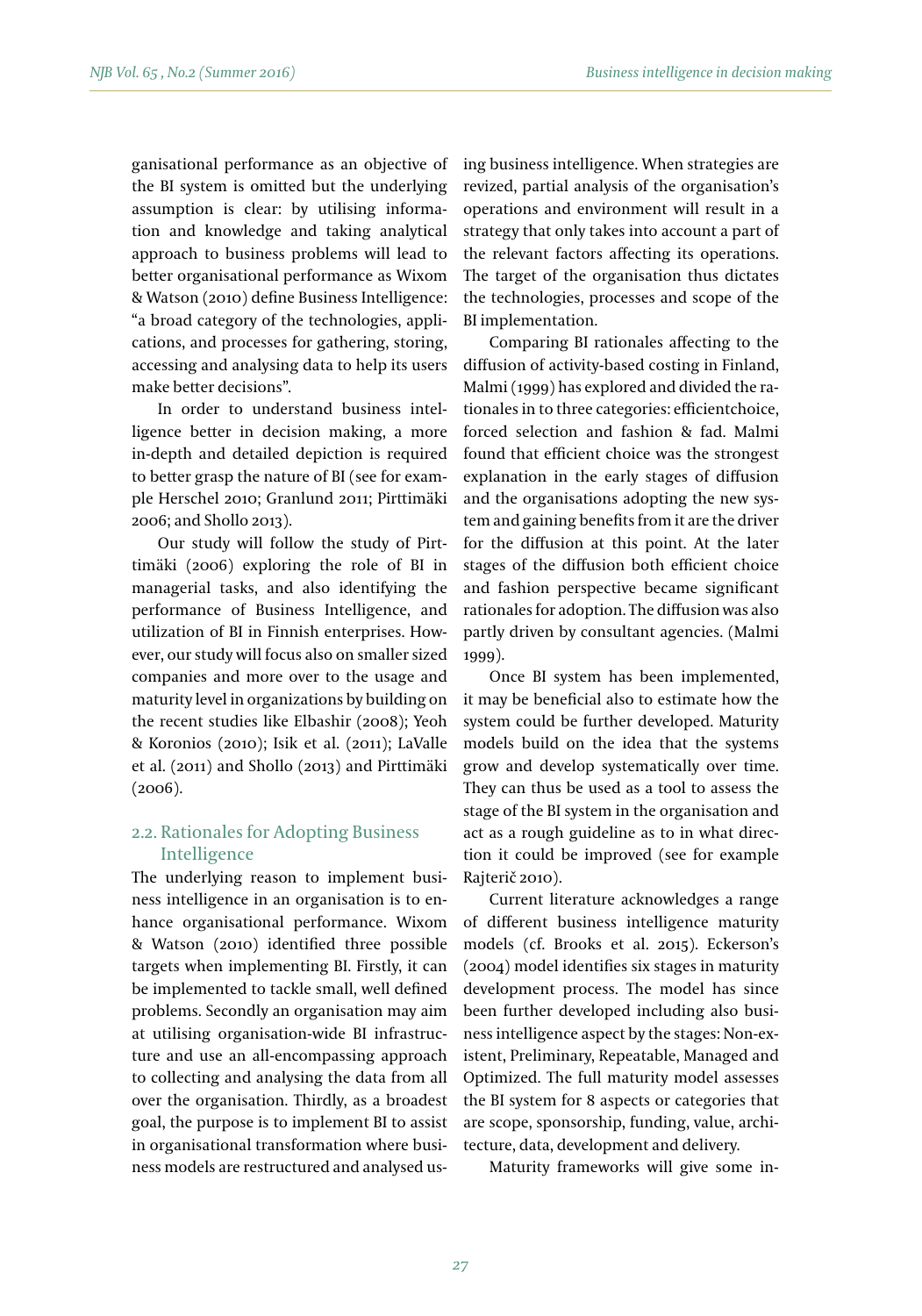sights how mature organisation's BI system is. In this study we particularly focused on the scope of BI in the organizations. The scope how BI is used in organizations is examined from three different perspectives: dispersion, pervasiveness and strategic orientation. Dispersion measures, how wide the BI activities are spread into organization; pervasiveness, how extensively they are used; and the last one, if BI supports strategic orientation. From managerial perspective it is very justifiable to identify the factors that one should focus on when selecting and implementing new software.

#### 2.3. Type of data in Business Intelligence

Data is the core element of business intelligence, yet current BI literature is not united regarding the terms data, information and knowledge. Data is objective facts without meanings, information adds meaning through e.g. contextualisation or categorisation and finally knowledge is created when humans gain insight that is not readily available as information (see for example Davenport & Prusak, 1998).

The sources of data can be divided to external and internal categories and the type of data can be distinct to structured, semi-structured or unstructured data. Internal data relates to data inside the organisation e.g. ERP databases. As for external data, it's sourced from outside the organisation, e.g. customer relationship management (CRM) systems.

Structured data is essentially everything that is easy to store in relational databases' rows and columns whereas unstructured and semi-structured data need more appropriate ways for analysis (Baars & Kemper 2008). While the utilisation of structured data is today quite well managed in the regard that it is accurate and timely, the same cannot be said about semi-structured data. Even though semi-structured data is recognised as an important asset for the company, its employment faces technical difficulties as it is not as

straightforward procedure to apply analytics on semi-structured data as it is for structured data (Baars & Kemper 2008). Despite the inability to incorporate semi-structured data in to organisations information systems, it is in fact becoming increasingly important for many organisations.

LaValle et al. (2011) found in their survey that "strategic information has started arriving through unstructured digital channels: social media, smart phone applications and an ever-increasing stream of emerging internet-based gadgets". Thus the sources and types of data organisations utilise in their business intelligence systems is an important factor to consider when evaluating how organisations have adopted BI solutions. In addition, it is interesting to investigate what parts of the BI process and what technologies organisations utilise today and for what purposes have they implemented business intelligence.

We can summarize that the variety and amount of data available in today's organisations is rapidly increasing and the organisations need to be able to identify the most important pieces of information and know how to use them. Thus we are exploring, what kind of data is included and managed in Business Intelligence systems and processes in contemporary organizations.

# 2.4. Business Intelligence in Decision Making

Decision making in organisations is often viewed from the perspective of rational choice theory where different options are evaluated based on the available information and the best option is chosen as a result of this evaluation (Shollo 2013, 48). Business intelligence systems seem to suit well to support this kind of decision making as they provide more accurate, relevant and up to date information to the decision makers.

Davenport (2010) brings forth the importance of explicitly recognising how information iscoupled with decision making.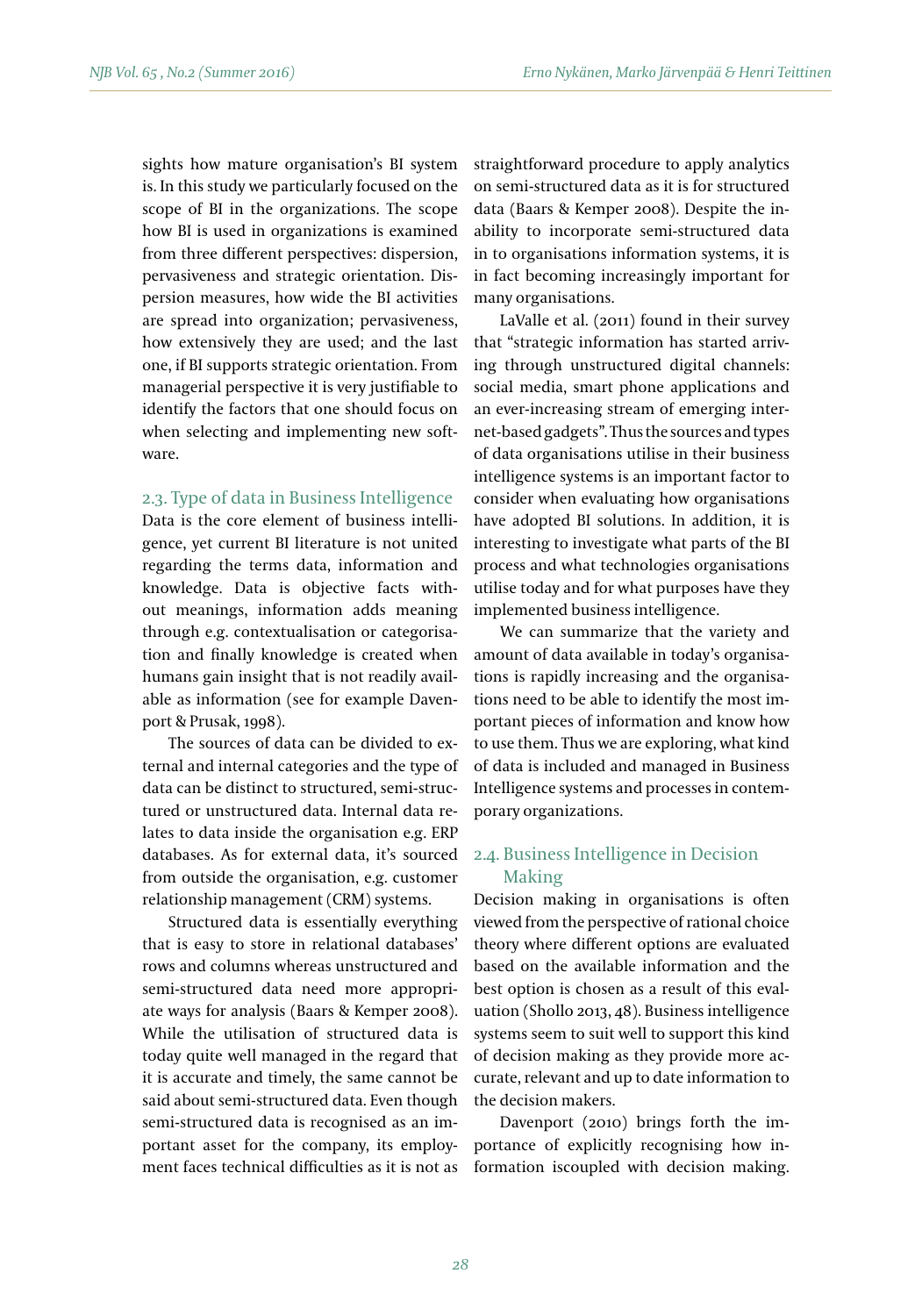According to the mainstream BI research, organisations often consider decision making as a rational process and assume that if information is available it is being used.

Typically information comes from various sources, combined to serve a specific area of business. Automated decisions provide the tightest coupling between information and decision making as in this case decisions are made entirely based on the information. This approach can be utilised when decisions are made in an automated fashion, based on certain rules. Most examples seem to come from financial applications where data is very accurate and decisions are made within strict limits, for example in a credit approval system. (Davenport, 2010).

While the mainstream of BI research treats business intelligence systems as rational tools of analysis and focuses on how to optimise the process of utilising them, Shollo (2013) takes a slightly differing view by illustrating how BI output can be employed in a variety of ways in decision making. She specifies that it is the output that decision makers use in the decision making process rather than the analytical process that precedes it. Further, she describes BI output as a "device" in order to communicate its ability to submit itself to various purposes of its use.

Shollo (2013) has in addition identified four tactics for the use of the BI output, besides its solely informative and rational one. Supplementation became an alternative use when the output alone wasn't enough to persuade other decision makers and additional devices had to be used to achieve consensus. BI output was also sometimes substituted when it was seen as containing false information or when it was generated for political purposes. Sometimes the output was ambiguous and left room for interpreting the results conveniently from the decision maker's point of view. Those involved in the process of producing the BI output also had the option to reframe it by adjusting underlying assumptions and

predictions in a way that provided an output that forwarded their own agenda.

The findings above are very interesting, since they open the discussion of business intelligence systems as a more subjective and interpretative approach to decision making. In order to gain more relevance to practitioners, research should look more deeply at how management accounting, of which analytics is becoming a big part of, should be done (Malmi & Granlund 2009). Hence it would be beneficial to understand better all the different possible purposes of use and when, how and where they are applied. Shollo (2013, 236) proposes for example that it would be fruitful to examine in which situation is each of the aforementioned tactics optimal and how do the different uses relate to each other. For these reasons we are in this study exploring, how Business Intelligence is actually used in organizations in decision making.

# 2.5. Performance of Business Intelligence

Successful technical implementation of BI is not necessarily successful from the organisation's managerial and performance perspective (cf. Yeoh & Koronios. 2010). To determine whether or not a BI system is improving organisational performance, one must be able to locate where it is having an impact.

Elbashir et al. (2008) set out to investigate what kind of effects BI systems have on organisation by studying how different business processes, e.g. marketing, affect the organisational performance. By pointing at the factors that increase organisation's process and overall performance, they highlight the areas that a BI system should enhance in order to have a positive impact on the organisational performance. They divided the measures affecting business process performance, and consequently organisational performance, in to three different factors all of which proved to be significant indicators of business process performance. The three factors are customer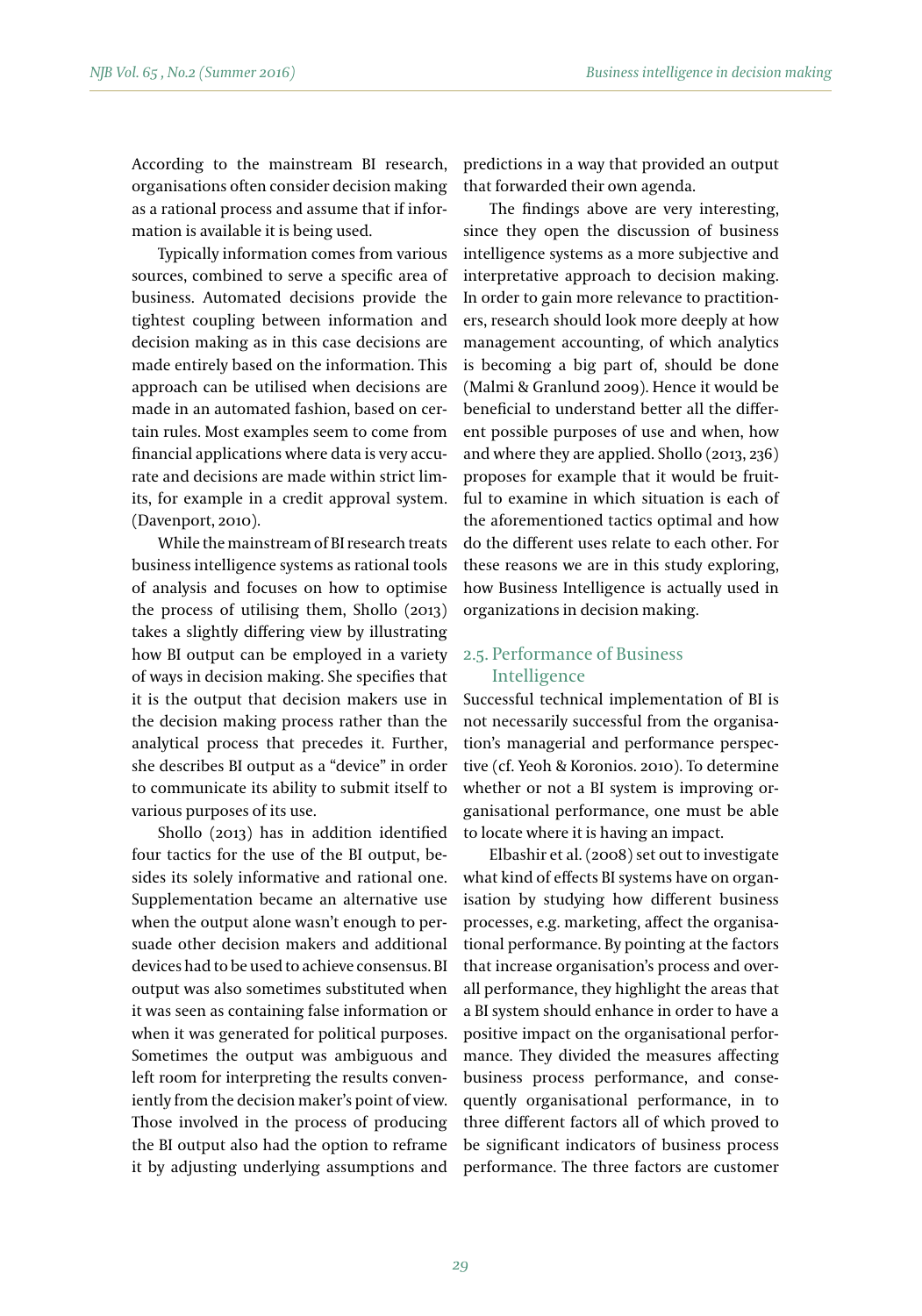intelligence, supplier relations and internal efficiency. Customer intelligence refers to knowing the customer's habits and being able to predict their behaviour, thus enabling proactive decision making. Supplier relations affect process performance by enhancing coordination and possibly integration with suppliers, resulting in better effectiveness and lower transaction costs with suppliers. Internal efficiency relates to the processes within the organisation, e.g. decision making and manufacturing. They found all the three factors positively correlating with business process performance which in turn correlated positively with organisational performance. Their main finding is that if one wishes to achieve better organisational performance through an implementation of a BI system, one has to analyse the organisational processes and carefully design the system to support them. Elbashir et al. (2008).

Yeoh & Koronios (2010) have explored factors that contribute to the success of a business intelligence system. Based on the results they created a framework with organisational, process related and technological factors that contributed to the success of the system. In order to achieve success in implementing a BI system, one must thoroughly assess how the system will and how it should affect the organisation and the processes within. Technological aspects are important as well but they should only be focused on after the business impacts are investigated. In their case studies they found that organisations that first and foremost focused on the technical issues, tended neglect the business perspective and this led to worse implementation results and even to a complete failure to implement the system.

Lönnqvist & Pirttimäki (2006) propose that the value comes from how the user of the BI system (e.g. mid-tier-manager) perceives the benefits gained from the usage. The system might produce the most accurate, real-time data in flashy dashboard format but if the manager is not able to reap any additional benefits from this compared to the legacy system that was in use previously, it is arguable whether BI has any value at all.

For evaluating how the BI process is performing, it should be taken into account perspectives of gathering and storing data, analysing information and using the knowledge acquired when it comes down to decision making. In this study we aim to take this balanced approach when surveying the respondents and include different aspects of the BI system in the questionnaire.

#### **3. Research method**

This study aims to describe the current state of BI in Finland, exploring the organisational orientation towards business intelligence and how it is used. This was done by focusing to the issues: what have been the reasons to use and utilize Business Intelligence; what kind of data are used and managed in Business Intelligence; how Business Intelligence are used in decision making; and how users perceive the success of Business Intelligence.

The aim of this research is similar to Kohn & Hüsig (2006) who have analysed the current state of software adoptions and barriers in German companies. They conducted explorative field study on software adoption in German companies, and despite of the low response rate (n=33; see also Pirttimäki (2006) n=46), they explored first impression of the state of developments including business intelligence and project planning and management software. They also argue that future studies should be focused on cultural and institutional factors in adoption of softwares as well as to clarify the national differences.

A survey is unlikely to be able to give a sufficiently deep understanding of the usage of BI and the types of effects it is having on an organisation in order to establish its value or impact. However, by using survey method, we are able to shed some explorative light to the matter and reaffirming previous research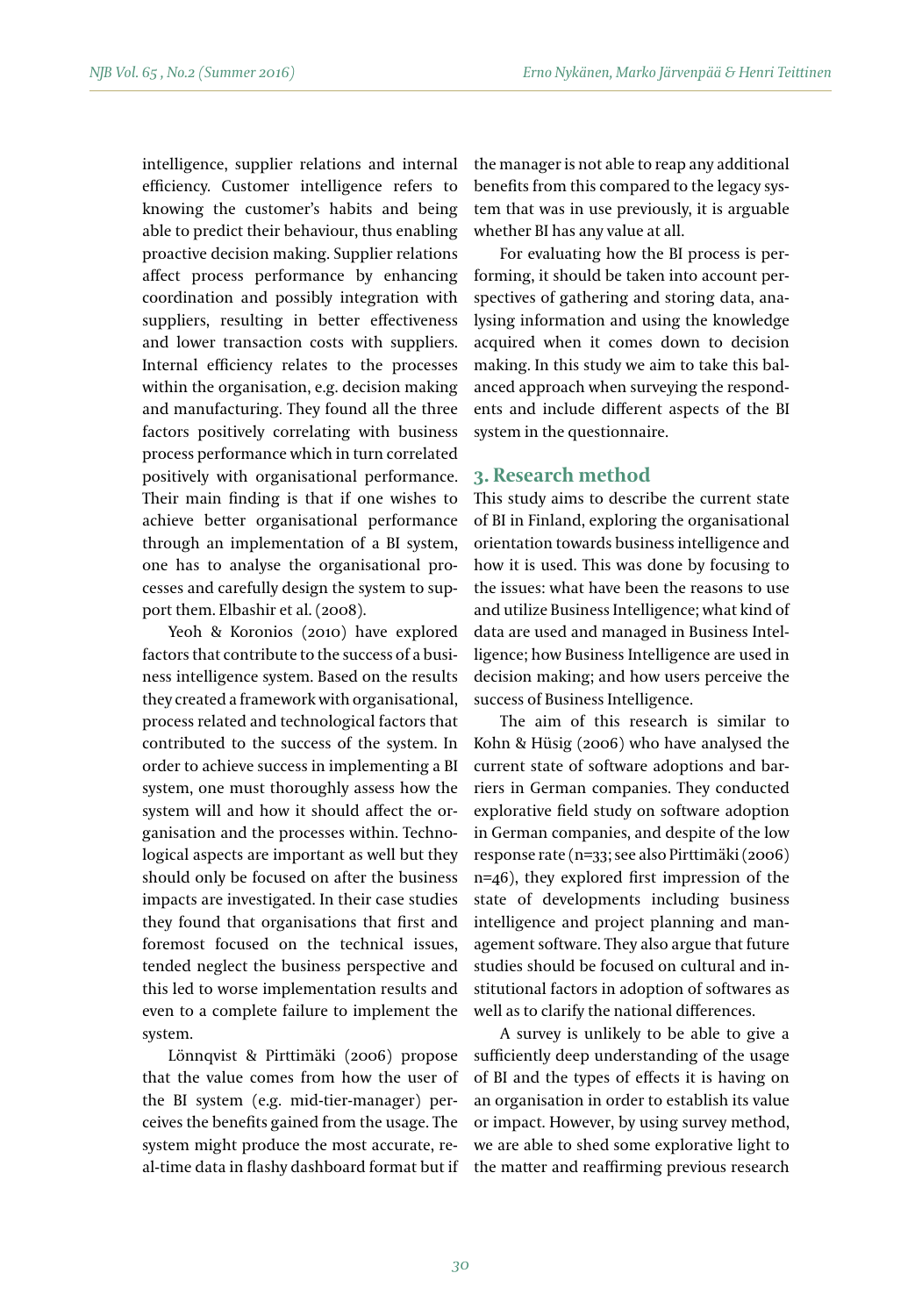results or hinting at new directions. For that purpose an explorative survey method was chosen as it provides a suitable tool for such descriptive and explorative approach (see also Hansen and Van der Stede 2004; and Davila 2005).

A careful consideration was undertaken when constructing the survey form, aiming to ensure sufficient validity and reliability for the study. The survey form consisted of four sections. Background information provides information on the roles and titles of respondents in their respective organisations as well as the turnover and number of employees employed in the organisations. Organisational BI orientation consists of questions related to the drivers and inhibitors behind BI usage. These questions are able to provide some insights into the rationales for using or not using BI; the types of data and different tools conducting business intelligence activities; "how" organisations use their business intelligence and for what purposes; how the top management views BI and benefits whether or not BI reduced costs, increased revenues, improved coordination with suppliers or customer and if it supports the business processes. Personal BI orientation questions were focused on respondents' daily activities by BI. In the last section of the survey the utilisation of BI in decision making context was under scrutiny. Uses of BI tackled the questions of multiple uses of BI whether or not BI was used in strategic and operations-specific context and whether or not BI improved the speed or quality of the decision making.

The survey was carried out as an internet survey where the 2180 respondents received an invitation to take part in the survey via e-mail wherein a link to the survey was provided. The initial invitation was sent on 12th of February 2015 and followed by two reminders.

The recipients of the survey invitation were executives and high-level managers in large enterprises whose turnover were over two million euros and employed over 200 people. Respondents were from different functions of the enterprise, including top management, finance and IT. Enterprises spanned over several different industries ranging from manufacturing to financial and insurance services. As a quantitative study, a comprehensive sample would have been preferred (>100 observations) in order to be able to conduct statistical analyses of the data. However, as is often the case with internet surveys, the response rate remained low  $(\sim_2 \frac{1}{2})$  and resulted in only 41 observations (n=41). Important aspect to consider is that while the statistics may indicate significances, they need to be considered as initial results at best. Still, with 19 content related questions, of which some were multiple- and other single-choice-questions, this resulted in approximately 3000 data points which does provide some tools for reaching the explorative oriented research objectives.

In explorative spirit, the most basic method used for analysing the survey data is describing the frequency distributions of responses in figures and tables. Especially when handling relatively small samples, the frequency distributions present the data more suitably. Also, as the survey constituted mainly of nominal and ordinal measures, arithmetic mean and standard deviation are not the best choices for describing such data. Still, they are provided where deemed fitting. Thus, the explorative analysis of this survey's data relies mainly providing frequency distribution descriptions and interpreting them.

# **4. Findings**

# 4.1. Rationales for adopting, using and utilizing BI

Our survey focused firstly on exploring drivers and inhibitors towards business intelligence in Finnish organizations. Our survey resulted that rationales for using business intelligence were mostly argued by the increased business knowledge (78%), improved operational efficiency (73%) and better decision making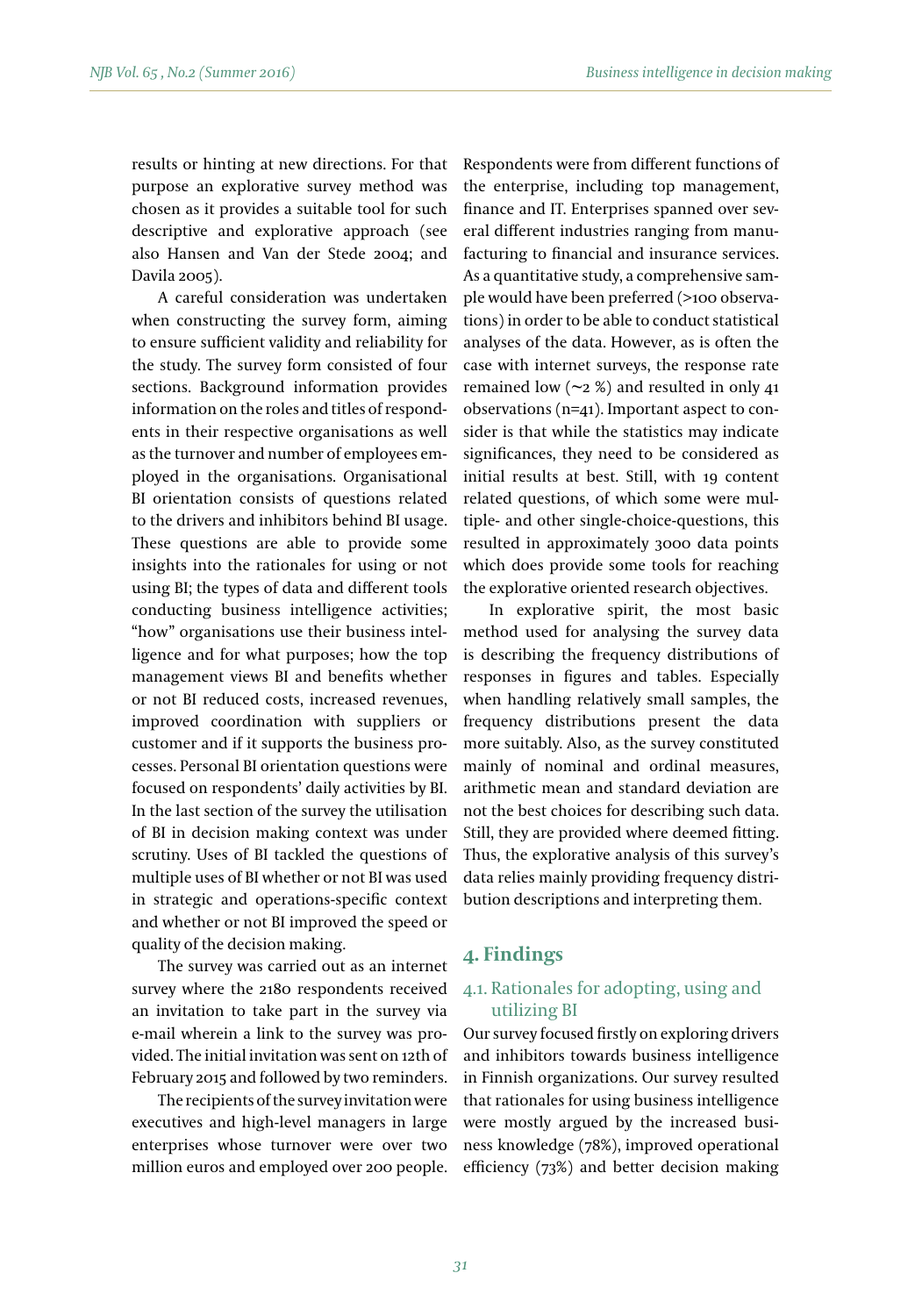(76%). Only slightly under half (49%) used BI because it provided cost savings. Cost savings are here treated as a very large category as the saving can drive from decreasing IT costs as well as from reduced inventory levels. Still, it seems that operational efficiency (that can include reduced costs) is more important than the reduced costs alone as a motive. Competitive advantage was also seen as somewhat frequent motive as 56 % of the respondents indicated it as a driver for using business intelligence. The preceding are all regarded as rather rational motives as illustrated in the figure 1.

In addition to the drivers behind BI the respondents provided information on the factors that impair its usage. Slightly over half of the respondents denoted that data related issues (58%) or limited knowledge on using BI (55%) were preventing them from gaining the most from the BI. Increased costs were of concern for 28% of the respondents. The biggest obstacles therefore seem to be relating to data and knowledge of applying BI as 83% of the respondents named at least one or the other as a factor impairing the utilisation of BI. Some of the respondents question the business benefits that business intelligence can offer and some were concerned about the increases in expenditures as well but there seems to be more to overcome in realising the upside potential of BI (see figure 2).

As a special form of BI maturity, the scope how BI is used in organizations, was examined from three perspectives: dispersion, pervasiveness and strategic orientation (see Table 1). We found that 39 % indicated that their BI activities were spread across more than one department or function while 56 % agreed at least to some extent that the activities are centralised. This question reflects more "how" the activities are executed rather than whether they are executed at all. While it can be argued that more centralised BI activities may be broader in scope in a sense that centralisation can bring a – perhaps more strategic – view on the whole organisation, it could equally well be that actually decentralised BI activities are



Figure 1. Drivers for using BI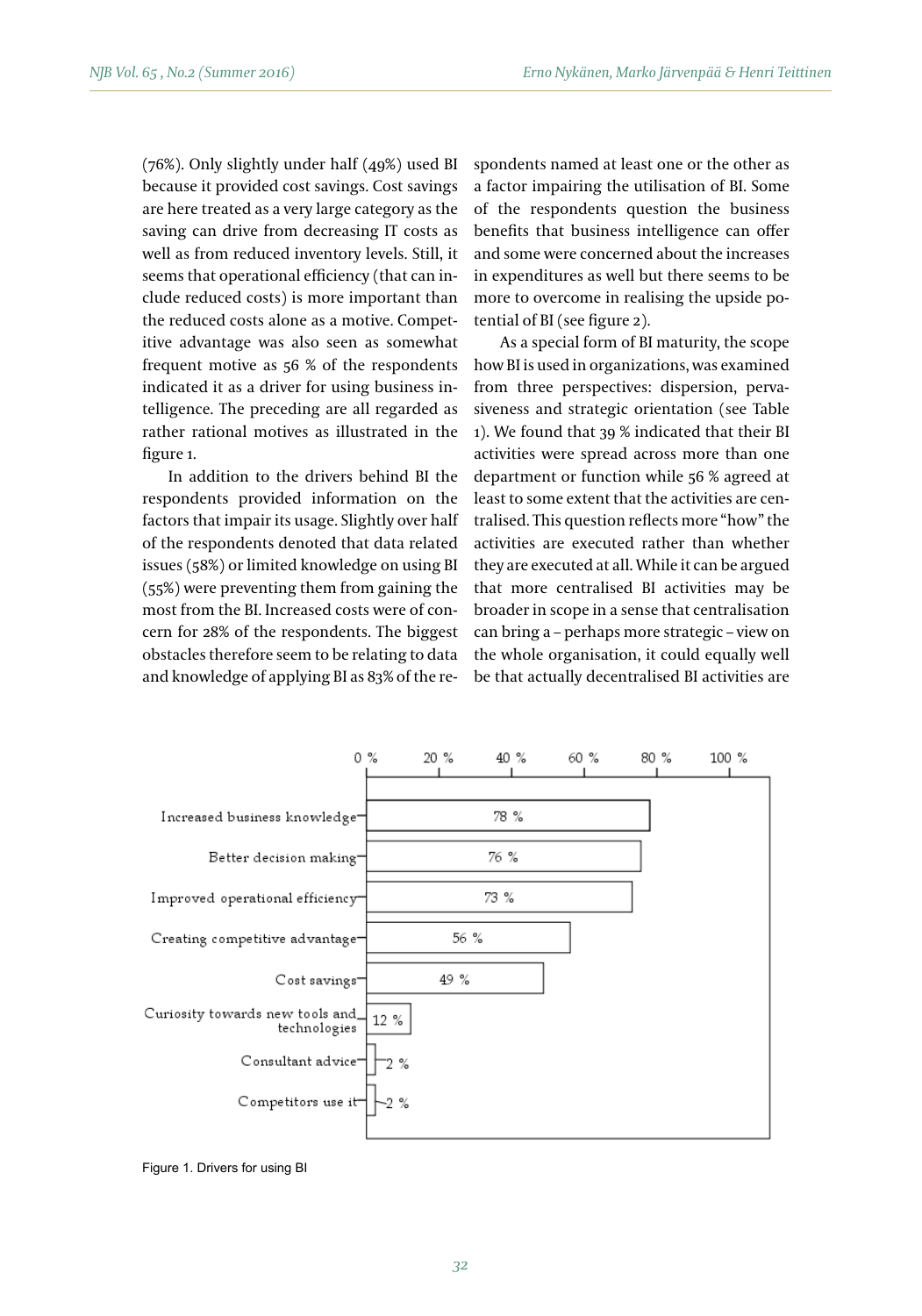

Figure 2. Factors impairing the use of BI

more deeply embedded in to business promore deeply embedded in the balances procedurities are developmental personal form of BI examined form of BI is used in the scope of BI is used in the scope of BI is used in the scope in the scope in the scope in the scope

The pervasiveness examines more how extensively and widely BI is being used all over the organisation. 61 % agreed to at least some extent that every division of their respective the statement. While dispersion describes how BI is organised, pervasiveness is a better measure for the extensiveness of use in the organisation. The majority of the respondents agreed with the statement indicating that BI activities are at least somewhat pervasive in those companies.

organisations used BI as 27 % disagreed with – as a more strategic orientation in BI can be infrom the pervasiveness examines more now ex-<br>tensively and widely BI is being used all over sponses indicated that two thirds of the orthe organisation. 61 % agreed to at least some ganisations supported strategic objectives how BI is organised, pervasiveness is a better to using BI, rather than only using it for funcorganisation. The majority of the respondents thus suggest that there is at least some stra-In the light of strategic orientation rewith BI. This factor contributes to the scope as a more strategic orientation in BI can be interpreted as a wider, organisational approach tion- or division-specific purposes. The results tegic orientation behind BI activities and it is

#### Table 1. The scope of business intelligence.

|                                                                                 | <b>DISAGREE</b> | <b>SOMEWHAT</b><br><b>DISAGREE</b> | <b>NEITHER</b><br><b>AGREE OR</b><br><b>DISAGREE</b> | <b>SOMEWHAT</b><br><b>AGREE</b> | <b>AGREE</b> | <b>MEAN</b> |
|---------------------------------------------------------------------------------|-----------------|------------------------------------|------------------------------------------------------|---------------------------------|--------------|-------------|
| <b>BUSINESS INTELLIGENCE</b><br><b>ACTIVITIES ARE</b>                           |                 |                                    |                                                      |                                 |              |             |
| <b>MAINLY ORGANIZED AS A</b><br><b>SEPARATE.CENTRALIZED</b><br><b>FUNCTION.</b> | 20%             | 20%                                | 5%                                                   | 44 %                            | 12%          | 3.10        |
| <b>BI IS USED IN EVERY DIVISION</b><br><b>OFYOUR ORGANIZATION.</b>              | 7%              | 20%                                | 12%                                                  | 44 %                            | 17%          | 3.44        |
| <b>BI IS DESIGNED TO SUPPORT</b><br><b>SPECIFICSTRATEGIC GOALS.</b>             | 0%              | 10%                                | 24%                                                  | 46 %                            | 20%          | 3,76        |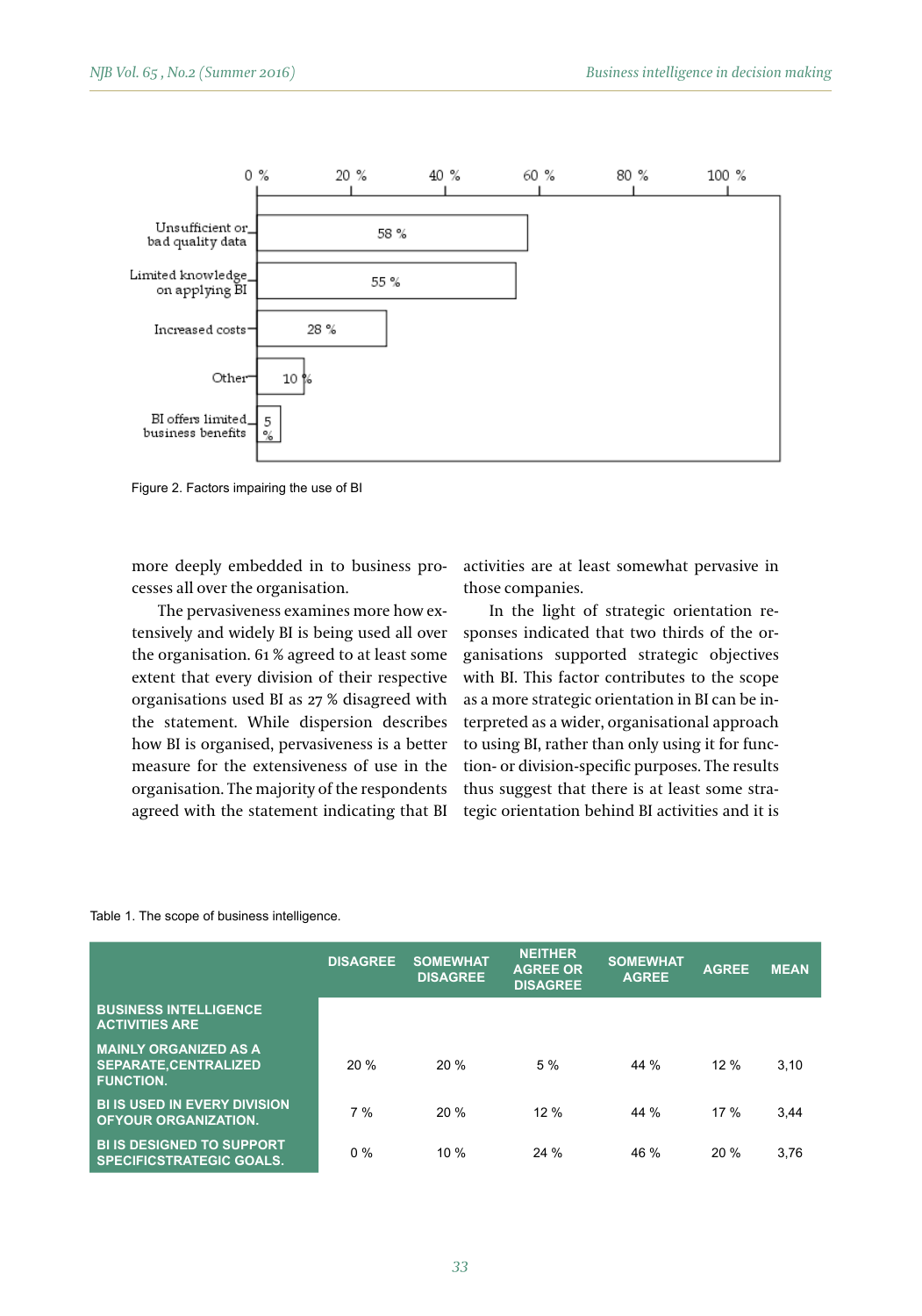not solely implemented for operational and ad hoc purposes.

We also found that in 83% of the organisations BI was considered as a high priority by top management and a strategic asset for 59% of the organisations (see the Table 2). These two factors were also markedly correlated (correlation coefficient 0,673, p=0,001) and they can be interpreted as presenting overall organisational importance of BI. A sum factor including the preceding two items (Cronbach's alpha=0,795) has a statistically significant positive correlation coefficient (Spearman's rho=0,580, p=0,001) with perceived organisational benefits, indicating that, as suggested by literature before, organisational importance is closely related to the benefits that the BI system offers.

Organisational culture is something that is undeniably very hard to measure and in this survey the focus was solely on how fact-based decision-making and culture is promoted by the leaders of the organisation. The mean for this factor (measured by two items in the survey, Cronbach's alpha=0,759) was 3,94 as 85% of the organisations scored over 3 on the scale from one to five. This seems to signal that factbased decision making culture is promoted in the organisations included in this survey. Like the organisational importance factor above, this cultural factor is significantly and positively correlating with the perceived benefits of the BI system (Spearman's rho=0,594, p=0,001).

We also explored utilizations of different tools in BI activity in organisations. Every organisation uses at least the very basic form of BI, a spreadsheet application. Specialised data visualisation tools were in use in 83% of the organisations and 59% of the organisations used dedicated data analysis tools. The more advanced techniques such as data mining or predictive modelling were less frequently used as they were utilised in 24 % of the organizations. Only 15% of the respondents indicated that some form of machine learning or automated algorithms were in place.

It can be argued that the tools and technologies themselves do not create value. It is only through the value chain of the organisation that benefits are realised and BI tools and technologies are only in the supporting role in that process.

|                                                                                                                                                   | <b>DISAGREE</b> | <b>SOMEWHAT</b><br><b>DISAGREE</b> | <b>NEITHER</b><br><b>AGREE OR</b><br><b>DISAGREE</b> | <b>SOMEWHAT</b><br><b>AGREE</b> | <b>AGREE</b> | <b>MEAN</b> |
|---------------------------------------------------------------------------------------------------------------------------------------------------|-----------------|------------------------------------|------------------------------------------------------|---------------------------------|--------------|-------------|
| <b>MAINLY ORGANIZED AS A</b><br><b>SEPARATE, CENTRALIZED</b><br><b>FUNCTION.</b>                                                                  | 2%              | 5%                                 | 10%                                                  | 56 %                            | 27%          | 4,00        |
| <b>BI IS REGARDED AS A</b><br><b>STRATEGIC ASSET</b><br>IN YOUR ORGANIZATION.                                                                     | 2%              | 10%                                | 29%                                                  | 41 %                            | 17%          | 3.61        |
| <b>FACT-BASED DECISION</b><br><b>MAKING AND OPERATIONAL</b><br><b>IMPROVEMENTS ARE</b><br><b>ENCOURAGED BY EXECUTIVES</b><br><b>AND MANAGERS.</b> | $0\%$           | $7\%$                              | 10%                                                  | 56%                             | 27%          | 4,02        |
| IN YOUR ORGANIZATION.<br><b>FACT-BASED DECISION MAKING</b><br><b>CULTURE IS PROMOTED.</b>                                                         | 2%              | 5%                                 | 15 %                                                 | 61 %                            | 17%          | 3,85        |

Table 2. The role of BI in organizational decision making processes.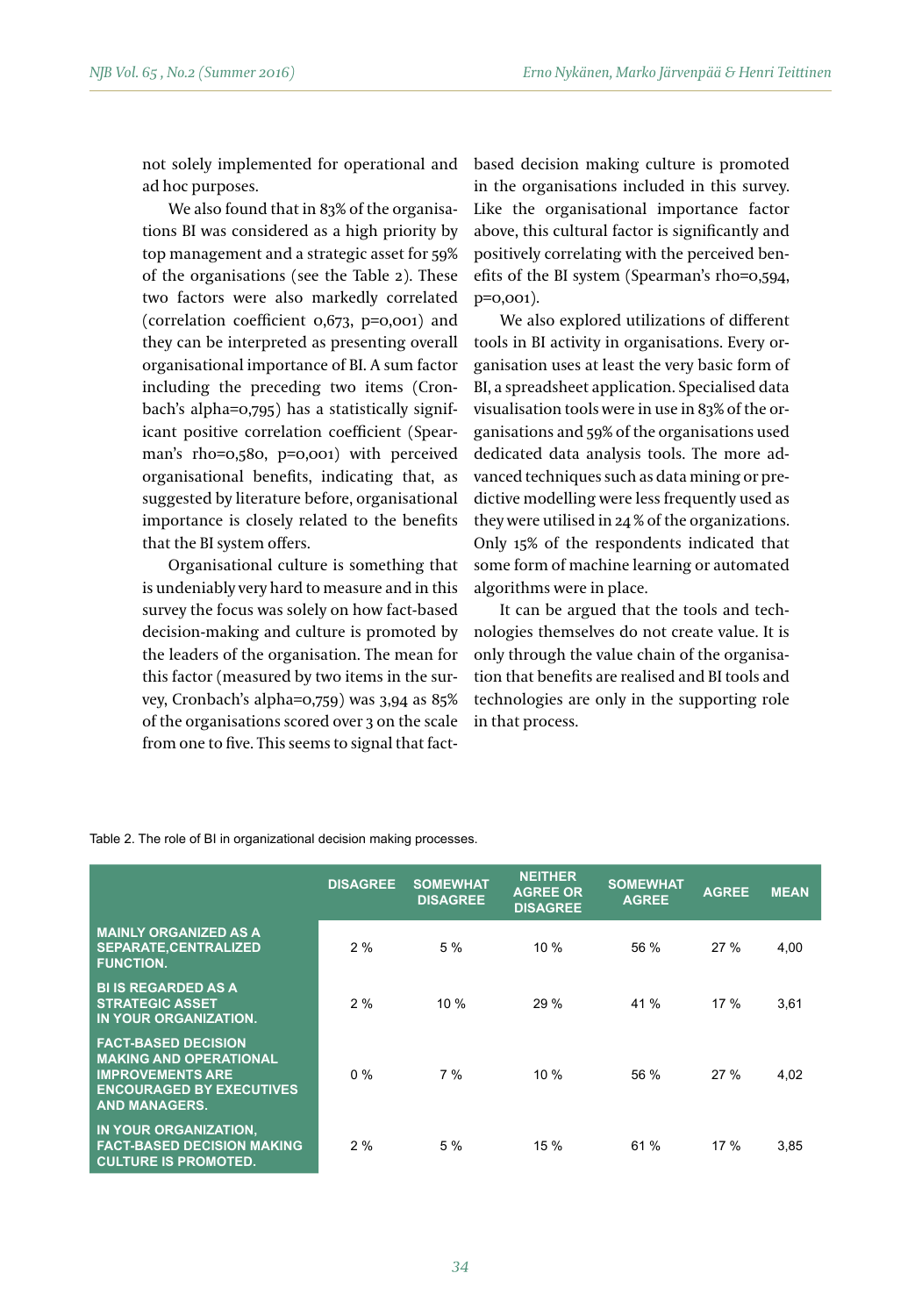## 4.2. Types and quality of data

The data that were utilised in organisations were mainly structured type of data. 95% of data comes from internal and 83% from external data sources. Also semi-structured data was somewhat often used in BI activities. 51% of the respondents indicated that internal semi-structured data was in use and 63% that external semi-structured data was in use.

It should be noted however that in this particular question, it was not specified whether or not the data was stored in IT systems. For example, an executive can use printed market reports for activities that do fall under the definition of business intelligence, such as reviewing market outlooks, even if that report is not integrated in to the organizations BI systems. Thus the results do not represent the ability of BI systems to use different data types but rather what types are considered useful and therefore used in BI activities.

Nearly everyone (93%) agreed to at least some extent that BI provides objective and unbiased information (see the table 3). It was also used as a support for other information sources by 76% of the respondents. However, it was also viewed as a tool to dispute and replace information from other sources by 46%. The before mentioned views can all be interpreted at least to some extent drawing on the objective nature of BI and information. Some more subjective and political uses were also identified as 46% agreed to at least some extent that they interpreted or altered the BI outputs to suit their preconception of a problem. However, these results cannot be interpreted as suggesting that half of the respondents use BI in unjustified ways. It can also be argued that deficits in data or BI systems lead to outputs that do not reflect the questions under scrutiny correctly and a manager with a lot of experience can identify these short comes.

Data quality in itself can be a multifaceted factor and could (and should) be given more emphasis if the technical evaluation of the BI system was in the focus of the study but here it is simply measured as accurate and comprehensive data. Slightly over half of the respondents (56 %) agreed to some extent that the data fulfils these requirements. This does raise questions regarding how the rest see data as failing in these respects. Is it not accurate or just not comprehensive enough? Perhaps it's

|                                                                                               | <b>DISAGREE</b> | <b>SOMEWHAT</b><br><b>DISAGREE</b> | <b>NEITHER</b><br><b>AGREE OR</b><br><b>DISAGREE</b> | <b>SOMEWHAT</b><br><b>AGREE</b> | <b>AGREE</b> | <b>MEAN</b> |
|-----------------------------------------------------------------------------------------------|-----------------|------------------------------------|------------------------------------------------------|---------------------------------|--------------|-------------|
| <b>AS AN OBJECTIVE AND</b><br><b>UNBIASED SOURCE OF</b><br><b>INFORMATION.</b>                | $0\%$           | $0\%$                              | $7\%$                                                | 68 %                            | 24%          | 4,17        |
| <b>TO SUPPORT OTHER</b><br><b>INFORMATION SOURCES</b>                                         | 0%              | 2%                                 | 22%                                                  | 51 %                            | 24%          | 3,98        |
| TO DISPUTE INFORMATION<br><b>FROM OTHER SOURCES</b>                                           | 2%              | 20%                                | 32%                                                  | 41 %                            | 5 %          | 3.27        |
| <b>INTERPRET OR ALTER THE</b><br><b>RESULTS TO BETTER SUIT</b><br><b>YOUR PRECONCEPTIONS.</b> | $0\%$           | 27%                                | 27%                                                  | 39%                             | 7%           | 3,27        |

#### Table 3. Quality of the data in BI.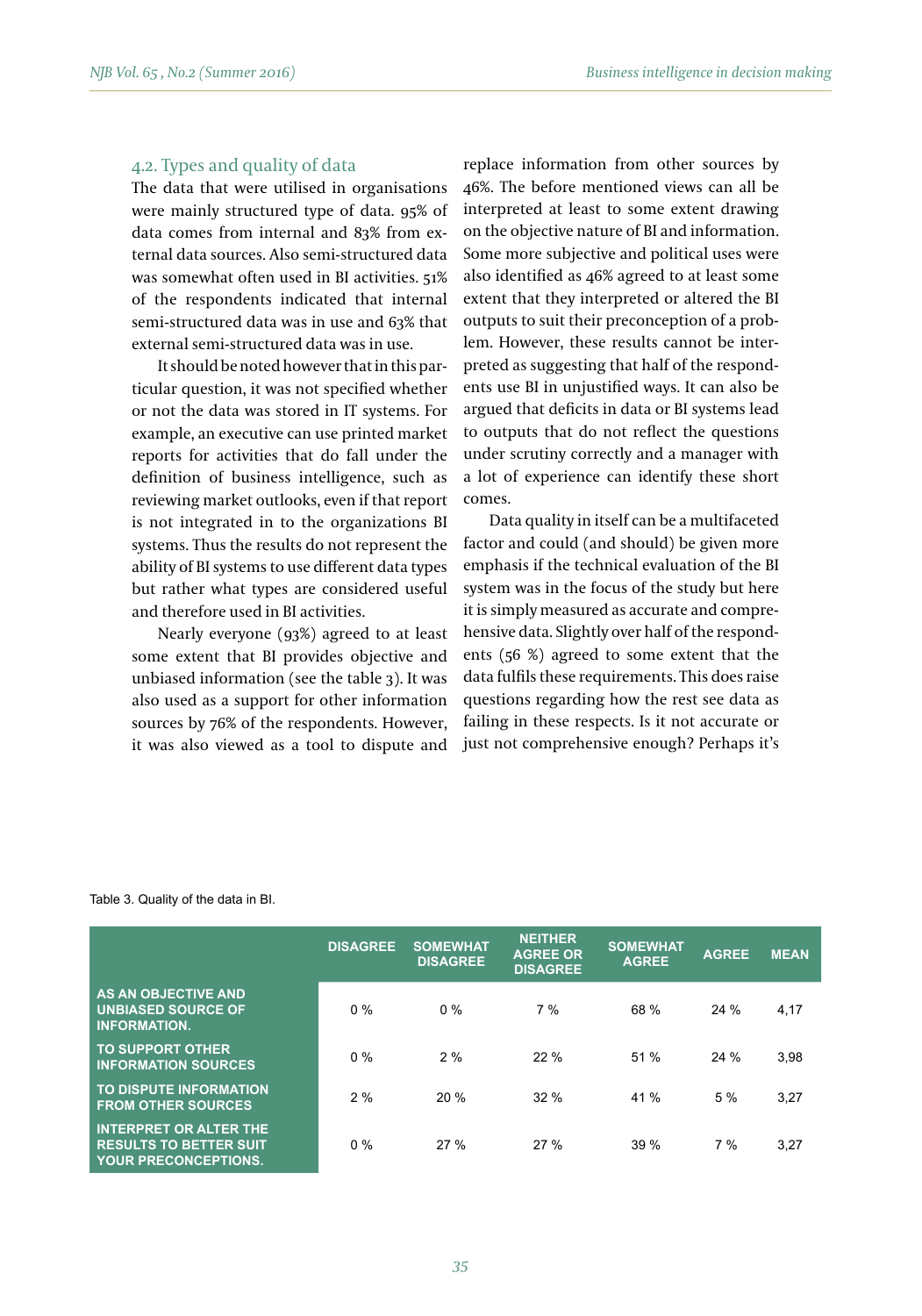not timely and thus irrelevant? Data are the building blocks of any BI system and therefore it could be argued that its quality should be quite high.

Our results indicate that it's often not very easy to get the data from where it is stored to an application where it could be analysed. Analytics professionals often use dedicated tools for this and it is likely safe to assume that top management probably does not possess these tool or skills to use them and applications in themselves are not able to do procedures sufficiently. As such, organisations' BI systems appear to fail to provide sufficient integration with different applications and data sources.

# 4.3. Utilisation in decision making context

Almost everyone (91%) viewed static reports often or very often in their work. They were however less frequently actually generated by the users as only 44% did this on the same frequency. 56% of the respondents often performed some form of analysis themselves and 59% often viewed analyses created by others (see the Table 4). Interestingly, even if the percentages are alike there is some variation between respondents as some rarely performed analyses themselves and still often used ready-made analyses while some relied mostly on self-made analyses. Mostly however, those who used analyses made by others, created them by themselves as well.

Nearly half (48%) of the respondents also used BI for more continuous process monitoring purposes often or very often. Even predictive analytics or forecasting was used by 41% at least often and that figure rises to 75% when those who use it sometimes are included. This suggests again that there is more to BI than purely historic reporting. Automation was not very common use of BI for the respondents as 63% never or rarely used it. 32% indicated that they sometimes used automation in their daily work but unfortunately the survey cannot provide more insights regarding for what exact purposes it is used on these occasions.

The BI utilisation in decision making context was explored by covering the tools and technique, the purposes and the benefits of using BI. The answers reflect a wide variety of decision making situations ranging from those more operational in nature to more strategic ones.

The most used form of BI in decision making is viewing generic reports of the organi-

|                                                                               | <b>NEVER</b> | <b>RARELY</b> | <b>SOMETIMES</b> | <b>OFTEN</b> | <b>VERY</b><br><b>OFTEN</b> | <b>MEAN</b> |
|-------------------------------------------------------------------------------|--------------|---------------|------------------|--------------|-----------------------------|-------------|
| <b>VIEW STATIC REPORTS</b>                                                    | 2%           | $0\%$         | 7%               | 59 %         | 32%                         | 4,17        |
| <b>CREATE STATIC REPORTS</b>                                                  | 2%           | 22%           | 32%              | 27%          | 17%                         | 3,34        |
| <b>CREATE ANALYSES USING</b><br><b>VISUALIZATION OR STATISTICAL</b><br>TOOLS. | 7%           | 12%           | 24%              | 41 %         | 15%                         | 3,44        |
| <b>VIEW ANALYSES CREATED BY</b><br>OTHERS.                                    | 5%           | 7%            | 29%              | 41 %         | 17%                         | 3,59        |
| <b>MONITOR ON-GOING BUSINESS</b><br><b>PROCESSES</b>                          | 5%           | 12%           | 34 %             | 41 %         | 7%                          | 3,34        |
| <b>APPLY PREDICTIVE ANALYTICS</b><br><b>OR FORECASTING</b>                    | 15 %         | 10 %          | 34 %             | 37%          | 5%                          | 3,07        |
| <b>AUTOMATE DECISIONS OR</b><br><b>PROCESSES</b>                              | 39%          | 24%           | 32%              | 2%           | 2%                          | 2,05        |

|  |  |  | Table 4. Forms of BI analysis and reports. |  |  |
|--|--|--|--------------------------------------------|--|--|
|--|--|--|--------------------------------------------|--|--|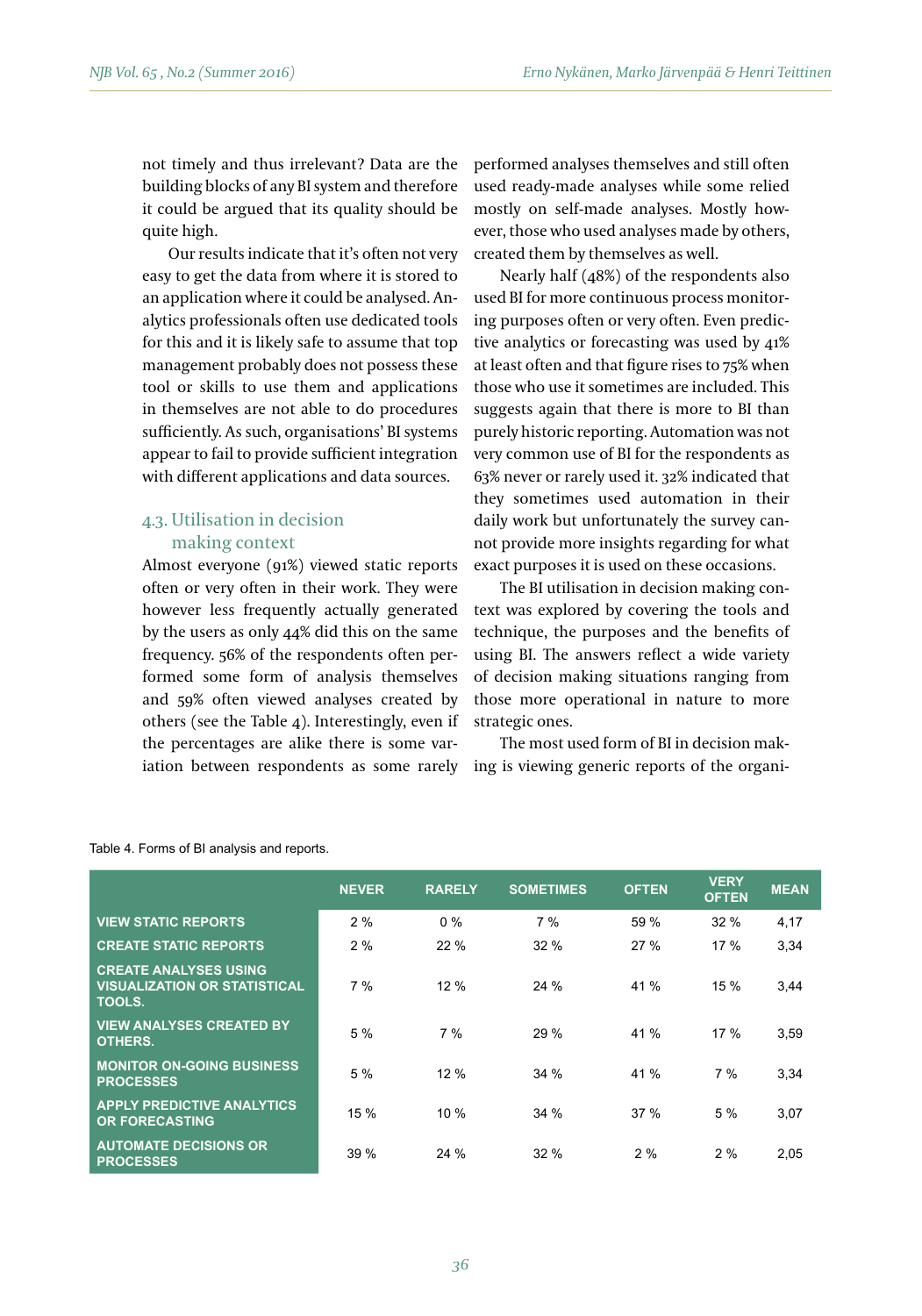sations operations as 85% of the respondents this type of BI often or very often and only two indicated that they never or only rarely used BI in decision making (see the table 5). This type of reporting consists usually of items such as last month's sales or annual profit development. Also quite frequently used are customized reports or analyses designed to support decision making as 59% indicated that they use this type of reporting often or very often and further 39% used them at least sometimes. Slightly smaller number of the respondents indicated that they were themselves creating analyses to answer emerging needs, 44% often or very often and 32% at least sometimes. Least often used was automation by algorithm or rules as 56% never or rarely used this type of BI and only 10% indicated that they were using it often or very often.

The results suggest that for the most part, BI outputs support decision making by a wide variety of generic reports and analyses. Half of the respondents also utilise the more customised and tailored analyses that are sometimes produced by the decision-maker him- or herself. This suggests a slightly tighter coupling between BI and decision making for that half of the respondents but the tightest form of coupling, automation, remains quite infrequent.

## 4.4. Performance of Business Intelligence

The benefits of the BI system can be difficult to measure as pointed out by Lönnqvist & Pirttimäki (2006). The respondents were asked for estimates on whether or not BI a) reduces costs b) increases revenues c) improves coordination with suppliers d) improves coordination with customers or e) supports business processes. The responses are summarised below in Table 6.

All of the benefits scored over three on the scale from one to five, indicating that BI is perceived somewhat beneficial on average. The strongest benefit appeared to be coordination with customer (mean=3,88) which suggests that BI offers information and insights about customers that would not be available in the absence of the BI system. Cost reductions were second-most named benefit of the BI system with a mean of 3,66. This result is somewhat more difficult to interpret as BI can potentially reduce costs by a number of different ways, including everything from reduced software licencing costs to improved operating efficiency. Overall, all the benefits indicates that BI systems are beneficial with a mean of 3,57 on the scale from 1 to 5. This sum factor is used below in the evaluations of scope's and top management support's correlations with the overall benefits of the BI system.

| Table 5. Forms of BI used in decision making |  |  |  |
|----------------------------------------------|--|--|--|
|----------------------------------------------|--|--|--|

|                                                                                         | <b>NEVER</b> | <b>RARELY</b> | <b>SOMETIMES</b> | <b>OFTEN</b> | <b>VERY</b><br><b>OFTEN</b> | <b>MEAN</b> |
|-----------------------------------------------------------------------------------------|--------------|---------------|------------------|--------------|-----------------------------|-------------|
| <b>USE READILY AVAILABLE</b><br><b>GENERIC PURPOSE REPORTS.</b>                         | 2%           | 2%            | 10%              | 56 %         | 29%                         | 4,07        |
| <b>USE REPORTS THAT ARE</b><br><b>CREATED WITH A SPECIAL</b><br><b>PURPOSE IN MIND.</b> | 2%           | $0\%$         | 39%              | 41 %         | 17%                         | 3.71        |
| <b>CREATE ANALYSES YOURSELF</b><br><b>TO ANSWER EMERGING</b><br><b>PROBLEMS.</b>        | 7%           | 17%           | 32%              | 34%          | 10%                         | 3,22        |
| <b>USE AUTOMATION OR</b><br><b>ALGORITHMS</b>                                           | 37%          | 20%           | 34%              | 7%           | 2%                          | 2.20        |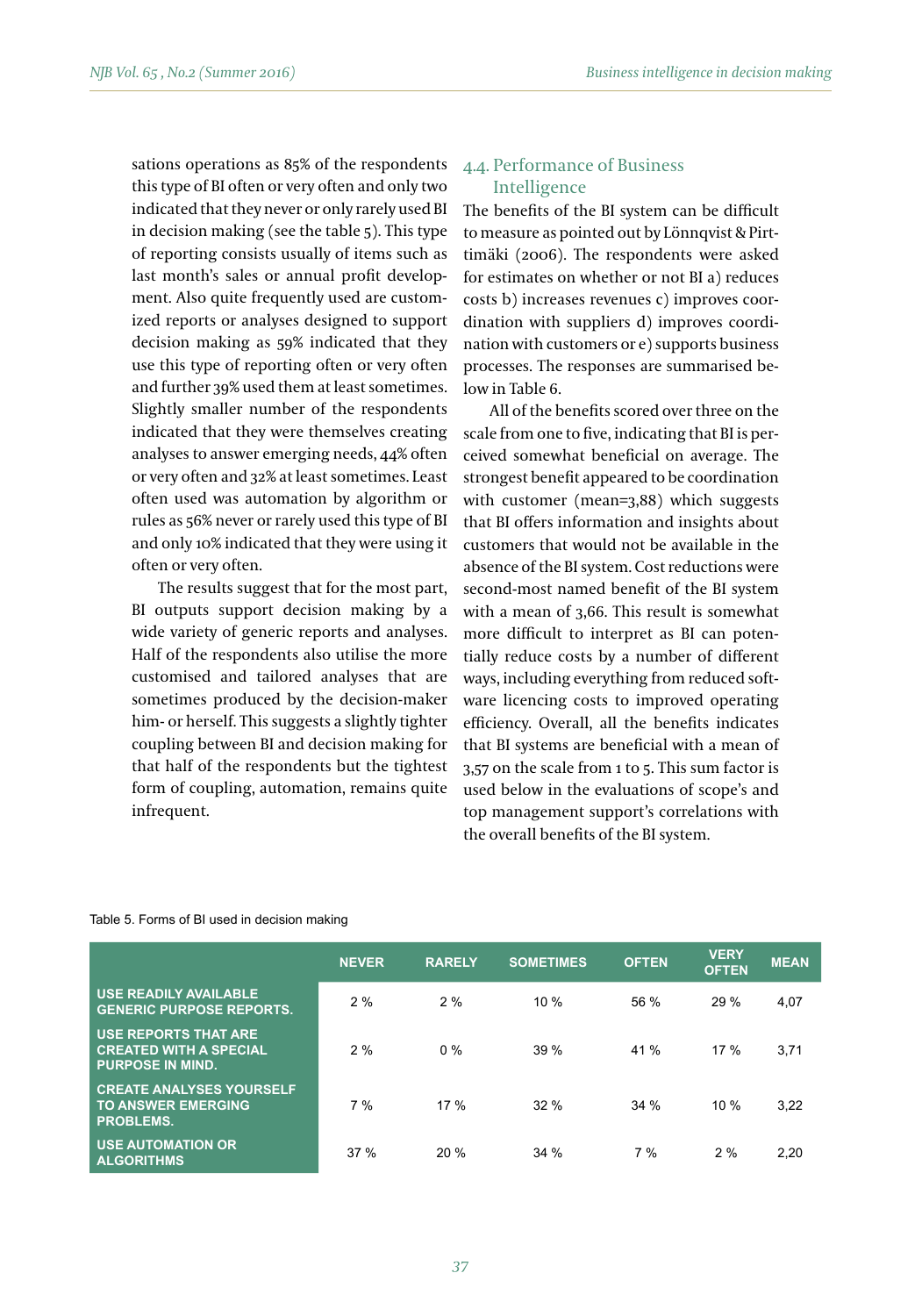Respondents were also asked to evaluate the overall value of their BI system for their daily work (not limiting to decision making). Answers are outlined in Table 7 below.

Of the respondents, 78% agreed at least to some extent that BI improved the speed of their decision making and 93% said the same about improving the quality of decision making. These are quite high figures and suggest that business intelligence is able to provide significant improvements to the decision making process. Interestingly, "only" 78% considered BI valuable for their daily work overall. Perhaps the improved quality of decision making alone is not sufficient for BI to be valuable overall or the frequency of BI utilisation is so low that some of the respondents felt it was not providing value on a daily basis. However, in general BI is seen as valuable for the respondents as on average it was estimated to be somewhat valuable (mean=4,00).

We also found that users were not satisfied for the user-friendliness of BI systems (see the table 8). Only 29% agreed to even some extent with the statement that BI applications are user-friendly while 32% disagreed. Users were more satisfied with BI's ability to fulfil their information and analysis needs as 51% agreed to some extent and only 17% somewhat disagreed with this. It is interesting that while the users see data- and userfriendliness related problems with BI, they still appear to be somewhat satisfied with the information they receive from it.

#### Table 6. Perceived benefits of the BI system for the organisation

|                                                          | <b>DISAGREE</b> | <b>SOMEWHAT</b><br><b>DISAGREE</b> | <b>NEITHER</b><br><b>AGREE OR</b><br><b>DISAGREE</b> | <b>SOMEWHAT</b><br><b>AGREE</b> | <b>AGREE</b> | <b>MEAN</b> |
|----------------------------------------------------------|-----------------|------------------------------------|------------------------------------------------------|---------------------------------|--------------|-------------|
| <b>BI REDUCES COSTS</b>                                  | 0%              | 12 %                               | 24%                                                  | 49 %                            | 15%          | 3,66        |
| <b>BI INCREASES REVENUES</b>                             | 0%              | 12 %                               | 34%                                                  | 39%                             | 15%          | 3,56        |
| <b>BI IMPROVES COORDINATION</b><br><b>WITH SUPPLIERS</b> | 7%              | 15 %                               | 34%                                                  | 37%                             | 7%           | 3,22        |
| <b>BI IMPROVES COORDINATION</b><br><b>WITH CUSTOMERS</b> | 2%              | 2%                                 | 20%                                                  | 56 %                            | 20%          | 3,88        |
| <b>BI SUPPORTS BUSINESS</b><br><b>PROCESSES</b>          | $0\%$           | 15 %                               | 29%                                                  | 46 %                            | 10%          | 3,51        |

#### Table 7. Benefits of the BI system from personal perspective

|                                                                                      | <b>DISAGREE</b> | <b>SOMEWHAT</b><br><b>DISAGREE</b> | <b>NEITHER</b><br><b>AGREE OR</b><br><b>DISAGREE</b> | <b>SOMEWHAT</b><br><b>AGREE</b> | <b>AGREE</b> | <b>MEAN</b> |
|--------------------------------------------------------------------------------------|-----------------|------------------------------------|------------------------------------------------------|---------------------------------|--------------|-------------|
| <b>BI IMPROVES THE SPEED OF</b><br><b>DECISION MAKING.</b>                           | $0\%$           | $10\%$                             | 12%                                                  | 59 %                            | 20 %         | 3.88        |
| <b>BI IMPROVES THE QUALITY OF</b><br>THE DECISIONS BY SUPPORTING<br>THEM WITH FACTS. | $0\%$           | $0\%$                              | 7%                                                   | 46 %                            | 46 %         | 4.39        |
| <b>OVERALL, BI IS VALUABLE FOR</b><br><b>YOUR DAILY WORK</b>                         | $0\%$           | 5%                                 | 17%                                                  | 51 %                            | 27 %         | 4.00        |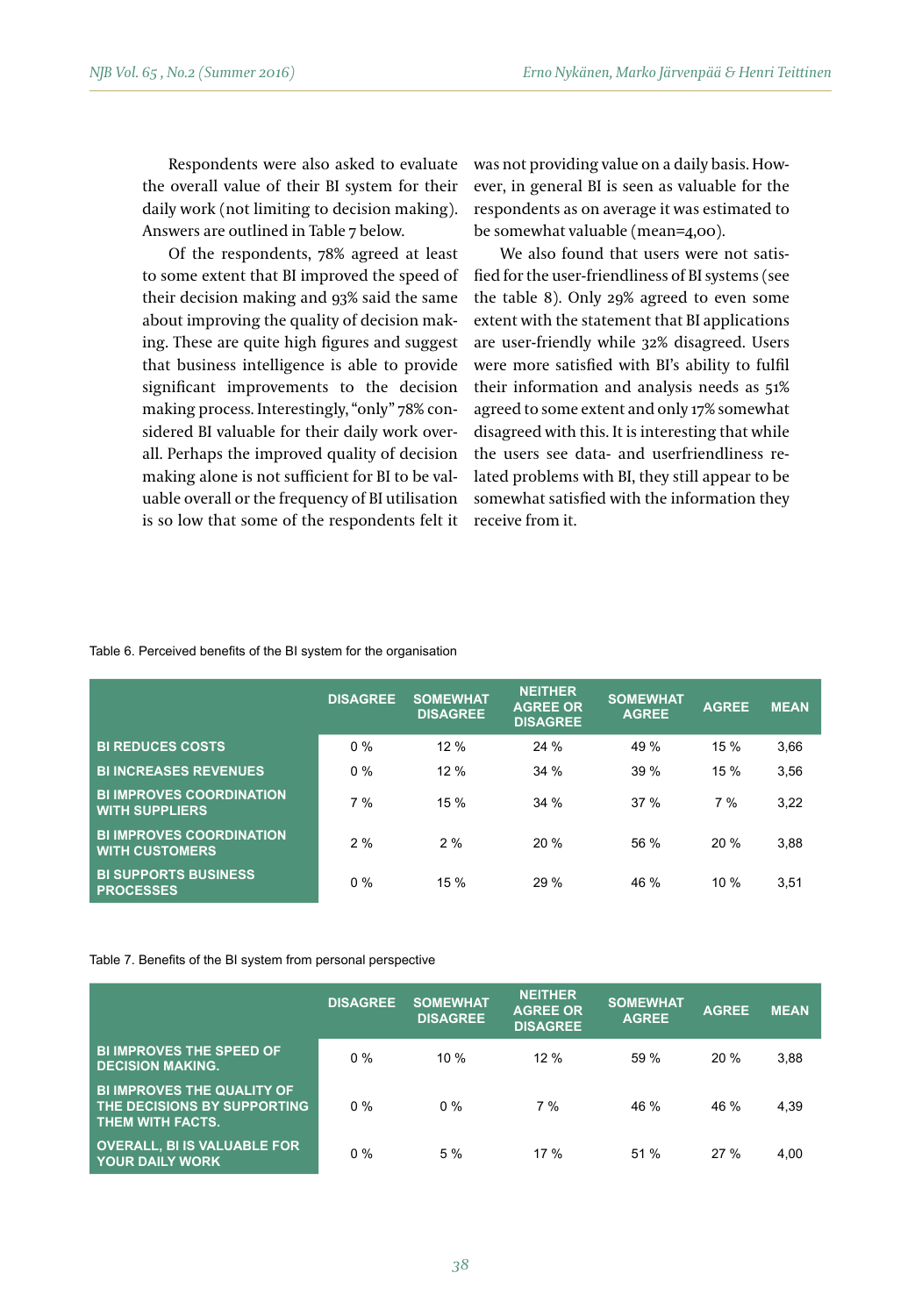#### Table 8. Usability of the BI system

|                                                                                           | <b>DISAGREE</b> | <b>SOMEWHAT</b><br><b>DISAGREE</b> | <b>NEITHER</b><br><b>AGREE OR</b><br><b>DISAGREE</b> | <b>SOMEWHAT</b><br><b>AGREE</b> | <b>AGREE</b> | <b>MEAN</b> |
|-------------------------------------------------------------------------------------------|-----------------|------------------------------------|------------------------------------------------------|---------------------------------|--------------|-------------|
| THE DATA IS OF GOOD QUALITY<br>(ACCURATE AND<br><b>COMPREHENSIVE):</b>                    | $0\%$           | 17 %                               | 27%                                                  | 49 %                            | 7%           | 3,46        |
| <b>THE APPLICATIONS ARE</b><br><b>USER-FRIENDLY.</b>                                      | 2%              | 29 %                               | 39 %                                                 | 24%                             | 5 %          | 3,00        |
| THE APPLICATIONS FULFIL YOUR<br><b>INFORMATION AND ANALYSIS</b><br>NEEDS.                 | $0\%$           | 17 %                               | 32%                                                  | 44 %                            | 7%           | 3,41        |
| <b>IT IS EASY TO GATHER ALL</b><br>THE DATA REQUIRED FOR<br><b>REPORTING OR ANALYSIS.</b> | 2%              | 49 %                               | 24%                                                  | 22%                             | 2%           | 2,73        |
| <b>IT'S EASY TO SHARE THE</b><br><b>ANALYSES AND INSIGHTS WITH</b><br><b>OTHER USERS.</b> | $0\%$           | 15 %                               | 27%                                                  | 46 %                            | 12 %         | 3,56        |
| <b>DIFFERENT SOFTWARE</b><br><b>INTEGRATE WELL WITH EACH</b><br><b>OTHER WHEN NEEDED.</b> | 12 %            | 34 %                               | 39 %                                                 | 15 %                            | $0\%$        | 2,56        |
| <b>APPLICATIONS CAN USE MANY</b><br><b>DIFFERENT DATA SOURCES</b><br><b>WHEN NEEDED.</b>  | 15 %            | 20%                                | 17 %                                                 | 34%                             | 15 %         | 3,15        |

# **5. Conclusions**

#### 5.1. Discussion

The purpose of this study was to explore how and why are business intelligence systems implemented and used in Finnish organisations. Nearly every of the organisations stated that the "efficient-choice"-rationales, as presented by Malmi (1999), were the reasons for using the BI system. These included improved business knowledge, better decision making and increased operational efficiency as well as creating competitive advantage and cost savings. Only few respondents gave hints that "fashion and fad"-rationales had influenced their BI systems but as Malmi (1999) pointed out in his study, humans tend to rationalise their choices even if their initial reasons would have been different. Previous findings by Hannula & Pirttimäki (2003) were along the same lines as the ones in this study as the most cited rationales were focused on realising upside benefits of the BI system, such as

increased operational efficiency, rather than minimising the downside drawbacks, such as costs. This was also evident as the respondents indicated that the biggest challenges in realising benefits from the BI system came from data related issues and lack of knowledge on utilising BI. Our results support also previous findings that top management support and organisational culture have been found to affect BI activities (Elbashir et al. 2008; Isik et al. 2011; Olszak & Ziemba 2012; Yeoh & Koronios 2010).

Data is arguably the backbone of any business intelligence system (Baars & Kemper 2008; Bhimani & Willcocks 2014; LaValle et al. 2011). Traditionally business intelligence activities have relied mostly on internal structured data in the IT systems, combined with experience and insight from the organisation (Davenport 2013; Hannula & Pirttimäki 2003). Today however, the organisations are utilising a wide variety of different data types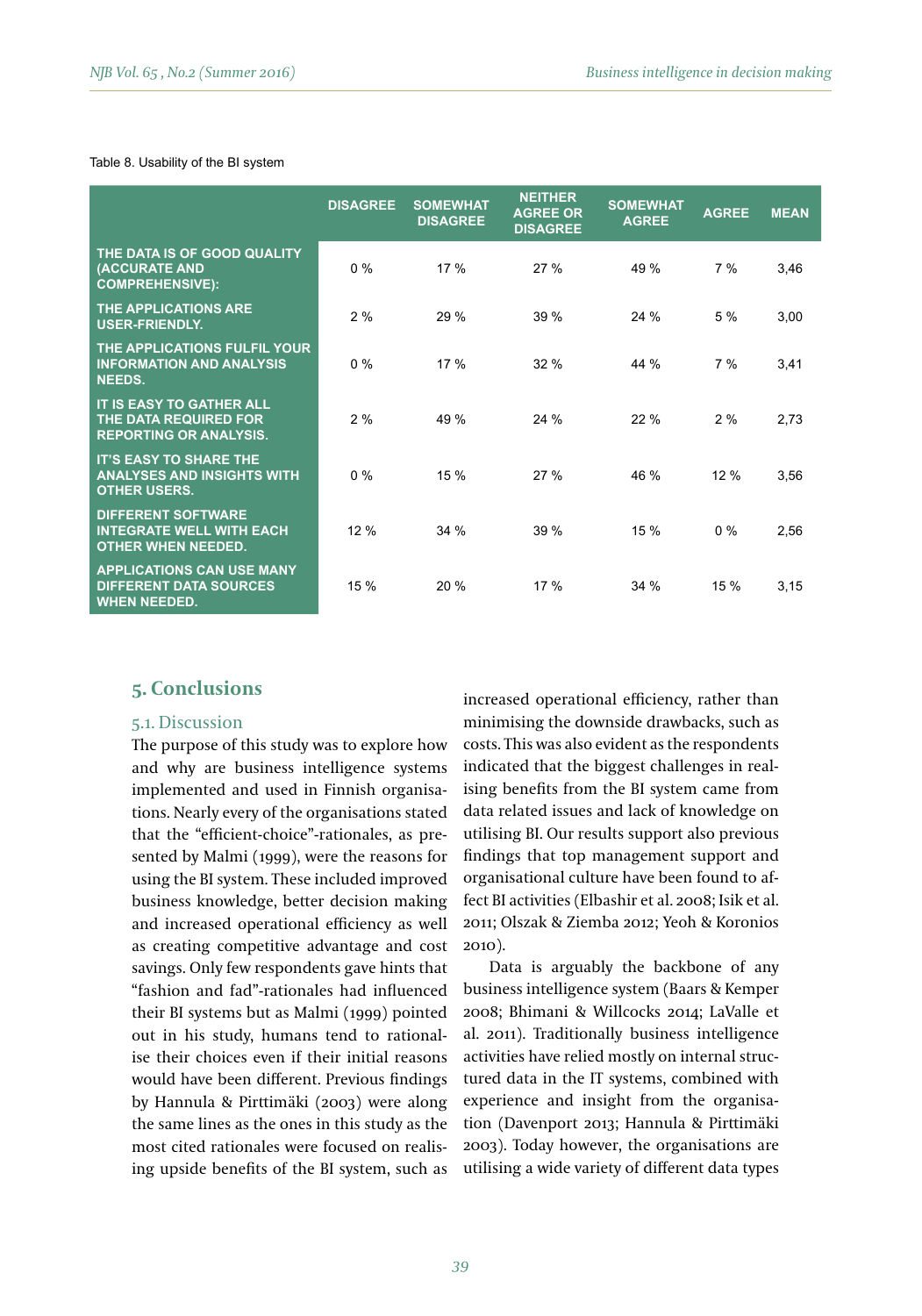and sources. External structured data usage is already widespread among the surveyed companies and internal and external semi-structured data is also being used quite extensively, roughly by half of the respondents. All the different types and sources of data do not necessarily need to be incorporated in to organisation's IT systems as long as they are systemically utilised in the business intelligence processes, ensuring that organisations use all the operationally and strategically relevant data that is available. It is of course difficult if not impossible to evaluate whether or not the data potential is exhausted to the point that the marginal costs exceed the benefits but the fact that a wide variety of data types and sources are used, indicates that the potential is acknowledged and acted upon in the companies.

The analysis of the data, or transformation in to information, is conducted in a variety of ways in the organisations. Traditional spreadsheets continue to dominate as the ubiquitously utilised form of analysis but dedicated data visualisation tools were also used in eight out of ten surveyed organisations and specialised analysis tools in six out of ten. This may be due to the increasing number of different data types and sources as traditional analysis methods provided by spreadsheets no longer cope with the changing requirements. These methods include data mining, predictive analytics and other methods that are often coupled with large sets of data. These findings are largely in line with previous ones by Kiron et al. (2011) where these different methods were quite similarly distributed across organisations. Only few organisations indicated that some type of machine learning or automated optimisation was implemented. They present the current cutting edge technologies and require rigorous IT systems and it is thus not very surprising that their deployment is not very widespread. It should be noted however that merely applying advanced tools and technologies does not create value for the organisations as the survey did not find any significant correlation between the tools used and the benefits reaped. Information technology systems play an important but ultimately a secondary role in the value chain of an organisation by supporting the primary activities as Porter (1985) puts it. Thus they are required for creating the value but do not drive the value-creating process.

Shollo (2013) and Davenport (2010) criticise often assumed view that once business intelligence tools are in place, they are utilised and therefore provide benefits to the organisation. The survey conducted for this study focused on exploring one of the most cited uses of BI: decision making. Following Davenport's framework for coupling BI with decision making, a great majority of respondents utilised the loosely-coupled approach as they often relied on generic reports in supporting decision making. Still, half of the respondents also utilised BI with tighter coupling, structured human decisions, by using customised analyses and reports for certain problems and even creating ones themselves but the tightest form of coupling, automated decision making, remained quite infrequent among the respondents of this study. The results suggest that the decision makers do actually utilise BI rather frequently but the question remains; how is it used?

Tyrväinen (2013) explored the functions where BI was used in organization and for which purposes BI was used (business surveillance, strategic planning, financial forecasting, budgeting, predicting the future, goal setting and personnel management). In our study we have particularly explored why BI has been implemented and how it has been implemented (reasons) and used in organizations (maturity).

The ways for using BI in decision making were also explored in this study. Business intelligence was seen mostly as an unbiased information provider as nine out of ten respondents agreed with this view. However,

*40*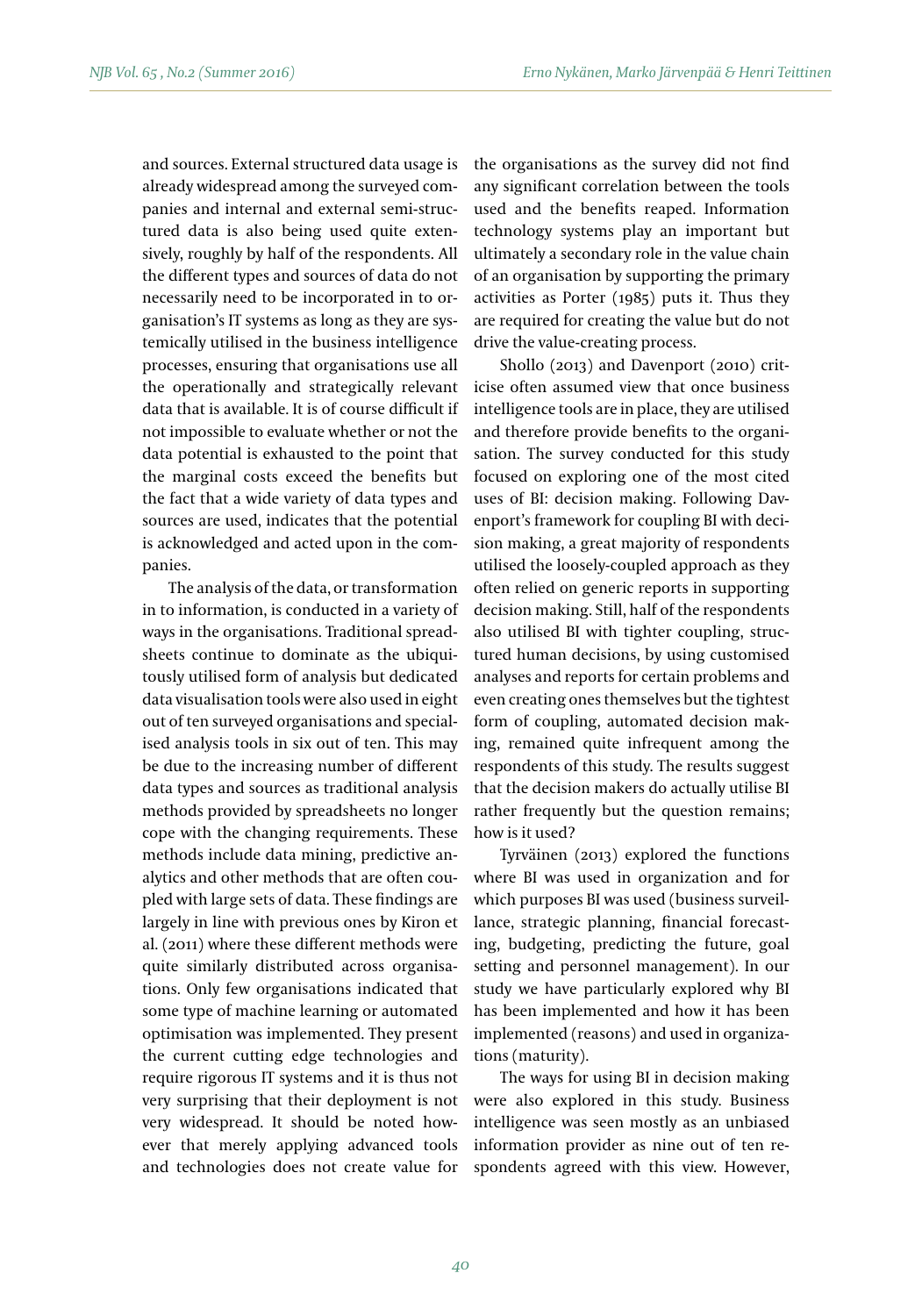more political and possibly biased uses of BI also emerged as more than half of the respondents admitted that they interpreted or even altered the BI outputs to better confine to their views of the matter. The reasons can be multifaceted and perhaps the aforementioned challenges in data quality and lack of knowledge on applying BI attribute to it as well. A more in depth study, like a case study is certainly required to further examine these perspectives.

The reasons for using BI in decision making were clear among the respondents as nearly everyone found BI improving the speed or quality of the decision making process. Eight out of ten also found BI to be valuable for their daily work overall which is to say that at least on personal level, the benefits of BI are being realised. But as promoted by Shollo (2013) and Davenport (2010), the benefits seem to be realised only through actually using the BI tools. Individuals making more frequent use of BI also perceived stronger benefits for them and better usability of the BI system likewise seemed to have an effect on the perceived benefits, much like Isik et al. (2011) also found in their study. This linkage between using the BI systems and perceiving the benefits from it calls for further examination on how exactly are the benefits realised and why others are not using the BI systems, hence also not receiving the benefits from it.

Our results highlight the use of business intelligence systems in other organizations than in top 50 Finnish enterprises (cf. Hannula & Pirttimäki 2003, Hannula & Pirttimäki 2005, Pirttimäki 2007, Tyrväinen 2013). Nearly every organisation in our survey indicated at least some benefits from their BI systems but the strength of these benefits varied. Benefits relating to realising the upside potential (e.g. increased revenues or improved coordination with customers) appeared to be more substantial than those concentrating on minimising costs. Previous studies have found several benefits derived from the BI systems (Elbashir et al. 2008; Isik et al. 2011; LaValle et al. 2011; Yeoh & Koronios 2010). This study fell mostly in line with previous findings as organisational, rather than technological, factors were found to be important for the benefits perceived. Organisational importance (including top management support) and culture were both found to be closely related to perceived benefits for the organisation, results akin to what has been suggested previously in the literature. Even if the technological aspects did not arise as significant factors, they should not be discarded as entirely unimportant. However, the findings do further underline the importance of organisational factors of the BI system and suggest that they are more important for the overall success than the technological ones. The distinction between technological and organisational perspectives is however not as strict as presented above but rather they are interrelated and the nature of their relationship is not likely to be depicted in fullest of diversity in a simple survey study (c.f. Granlund 2011).

Our study also highlights the evaluation and performance of the BI systems in decision making both at the organizational and individual levels. At the macro level (at the organizational level) the use and spread of business intelligence systems in decision making depends on organizations strategic orientation, whereas at the micro level (at the individual level) the use of the system depends on the end users' evaluation how BI system can add value in decision making situations.

# 5.2. Limitations and future research opportunities

The validity of this study has been ensured by careful literature review, covering the most important perspectives to business intelligence. However, the small number of respondents (n=41) does result in inherent randomness and reliability issues in the data. The results do not have the explanation power they would have in a more comprehensive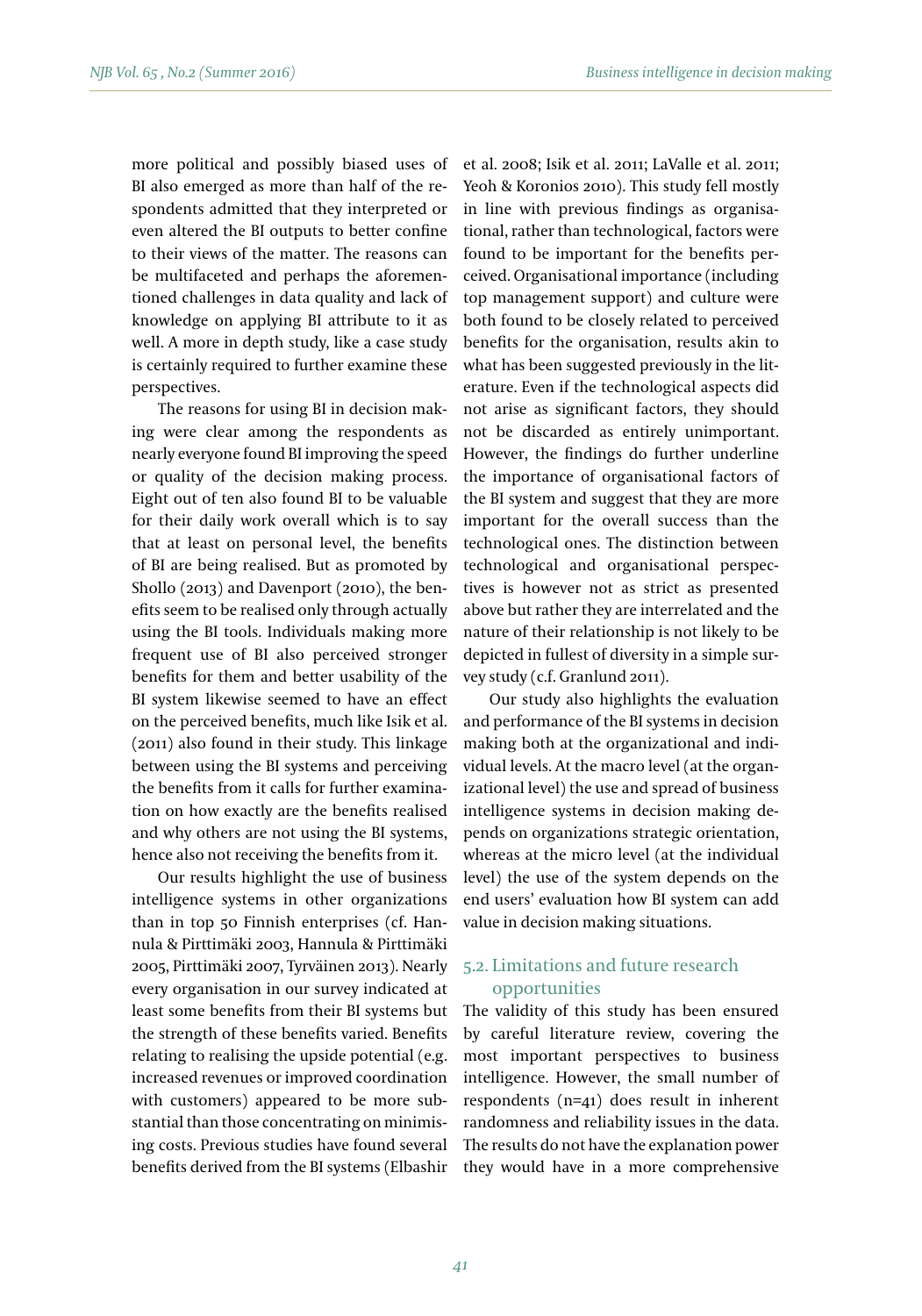sample. In this sense, we may say that this study reminds the quantitatively oriented field study approach and provides an explorative state of the art of the BI usage in Finland. Doing this it provides also several further questions to be studied in the future.

This study has but scratched the surface of business intelligence in Finnish organisations and there remains an ample amount of research to conduct. Firstly, an in-depth examination of how and for what purposes is BI used in organisations is needed to further clarify its role in the decision making process and in organisations overall. Also, more emphasis could be given to how controllers and other finance professionals view BI as only five respondents from finance function were included in this study. Arguably, modern finance function could benefit from BI e.g. in budgeting, forecasting and performance management and it would be interesting to examine to what extent this is the case in today's organisations.

Business intelligence studies have been focused into the use of BI systems. However, we argue that it is also necessary to pay attention to the BI system implementations. This is especially due that in smaller size organizations there are scarce resources for development projects. This is relevant future research issue also from management accountants' point of view, because half of their time is used working with various management control systems (see. eg. Granlund, 2011)

We also explored the perceived quality of the data of BI systems. The quality of the data

was perceived to be good also in our study, but reason why the data was good for decision making was not explored. This might also be one interesting future research topic.

Business intelligence can be perceived either as a process or as a system. There are several definitions on business intelligence in prior literature and the clear definition seems to be difficult to define (see also Pirttimäki 2006). We argue that the practices in different environments and in different type of decision making situations shape our understanding how BI systems are perceived and defined. This is supported by the findings that there can be several data sources simultaneously. Sometimes we are using spreadsheets, sometimes ERP systems, BI systems or some other reporting systems, for supporting decision making situations. Thus we can argue that the use and definition of business intelligence depends on a decision making situation, decision type and decision-making process.

We'd like to conclude by hoping that in part, this study has forwarded the agenda of bringing research closer to practitioners (Malmi & Granlund, 2009) and that the findings are of relevance for larger audience than the academia alone. Business intelligence research seems to be at the advanced level in Finland, but it is important that discussion on BI issues and research methodologies will continue. Our study has shown that there is also need for more in-depth studies, and particularly in small and medium sized companies.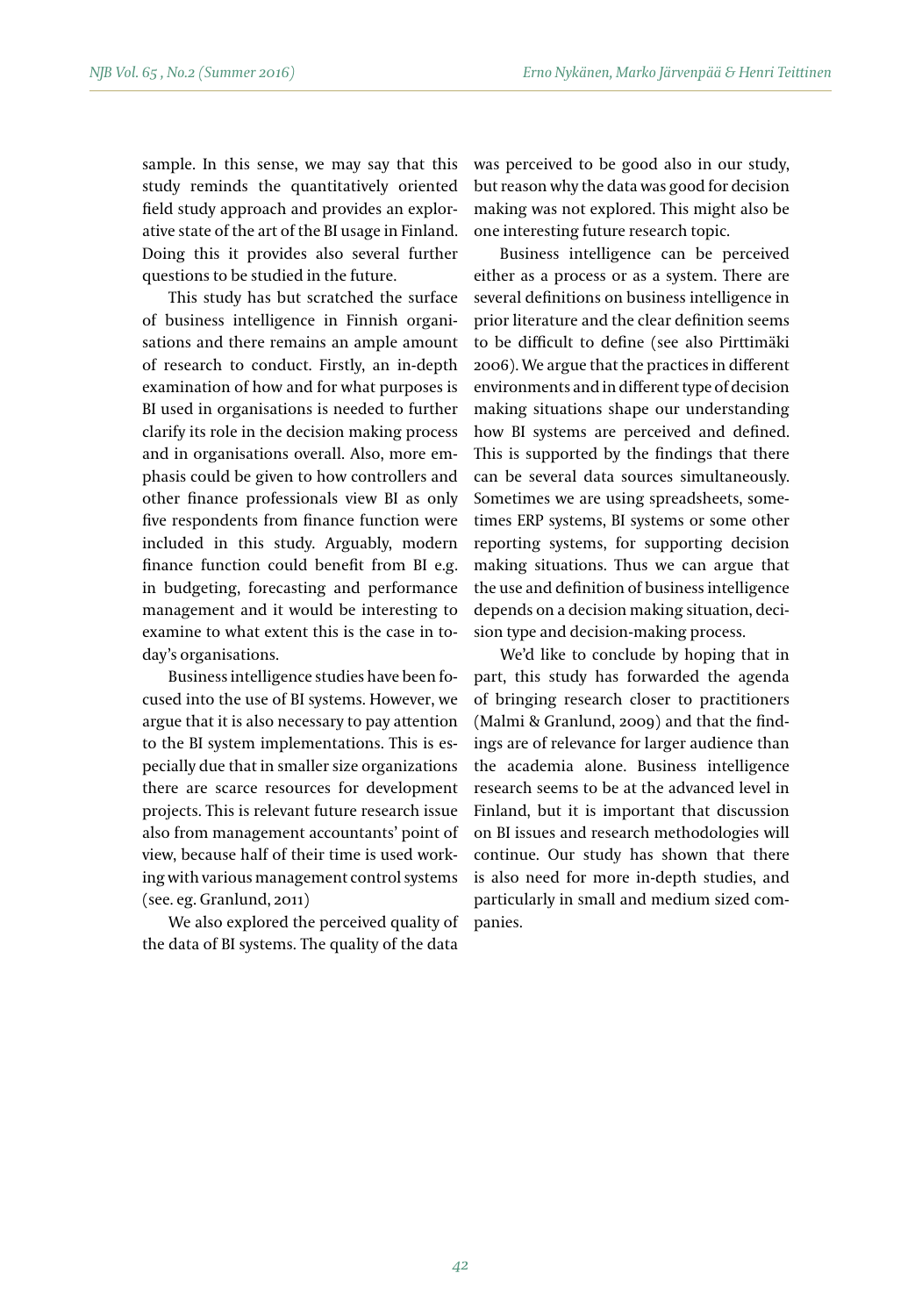## **References**

- Baars, H. & Kemper, H.-G. (2008). Management Support with Structured and Unstructured Data – An Integrated Business Intelligence Framework. Information Systems Management, Vol. 25, pp. 132–148.
- Bhimani, A. & Willcocks, L. (2014). Digitisation, 'Big Data' and the transformation of accounting information. Accounting and Business Research. Vol. 44, pp. 469–490.
- Brooks, P., El-Gayar, O. & Sarnikar, S. (2015). A framework for developing a domain specific business intelligence maturity model: Application to healthcare. International Journal of Information Management. Vol. 35, pp. 337–345.
- Chaudhuri, S., Dayal, U. & Narasayya, V. (2011). An Overview of Business Intelligence Technology. Communications of the ACM. Vol. 54, pp. 88-98.
- Côrte-Real, N., Ruivo, P. & Oliveira, T. (2014). The diffusion stages of business intelligence & analytics (BI&A): A systematic mapping study. Procedia Technology. Vol. 16, pp. 172–179.
- Davenport, T. (2006). Competing on Analytics. Harvard Business Review. Vol. 84, pp. 98–107.
- Davenport, T. (2010). Business Intelligence and Organizational Decisions. International Journal of Business Intelligence Research. Vol. 1, pp. 1–12.
- Davenport, T. & Prusak, L. (1998). Working Knowledge: How Organizations Manage What They Know. Harvard Business School Press.
- Davila, T. (2005). An exploratory study on the emergence of management control systems: formalizing human resources in small growing firms. Accounting, Organizations and Society. Vol. 30, pp. 223–248.
- Eckerson, W. (2004). Gauge Your Data Warehouse Maturity. Referred 25.11.2014. http://www. information-management.com/issues/20041101/1012391-1.html
- Elbashir, M., Collier, P. & Davern, M. (2008). Measuring the effects of business intelligence systems: The relationship between business process and organizational performance. International Journal of Accounting Information Systems. Vol. 9, pp. 135–153.
- Gilad B. & Gilad T. (1985). A systems Approach to Business Intelligence. Business Horizons. Vol. 28, No. 5, pp. 65-70.
- Granlund, M. (2011). Extending AIS research to management accounting and control issues: A research note. International Journal of Accounting Information Systems. Vol. 12, pp. 3–9.
- Hannula, M. & Pirttimäki, V. (2003). Business Intelligence Empirical Study on the Top 50 Finnish Companies. Journal of American Academy of Business. Vol. 2, pp. 593–601.
- Hannula, M. & Pirttimäki, V. (2005). A Cube of Business Information, Journal of Competitive Intelligence and Management, Vol. 3, no. 1, pp. 34–40.
- Hansen, S. C. & Van der Stede, W. A. (2004). Multiple facets of budgeting: an exploratory analysis. Management Accounting Research. Vol. 15, pp. 415–439.
- Herschel, R. (2010). Editorial Preface. International Journal of Business Intelligence Research  $1(1), i.$
- Isik, O., Jones, M. & Sidorova, A. (2011). Business intelligence (BI) success and the role of BI capabilities. Intelligent Systems in Accounting, Finance and Management. Vol. 18, pp. 161-176.
- Kiron, D., Shockley, R., Kruschwitz, N., Finch, G. & Haydock, M. (2011). Analytics: The Widening Divide. Sloan Management Review, Research report, Fall 2011.
- Kohn S. & Hüsig S. (2006). Potential benefits, current supply, utilization and barriers to adoption: An exploratory study on German SMEs and innovation software. Technovation. Vol. 26, pp. 988–998.